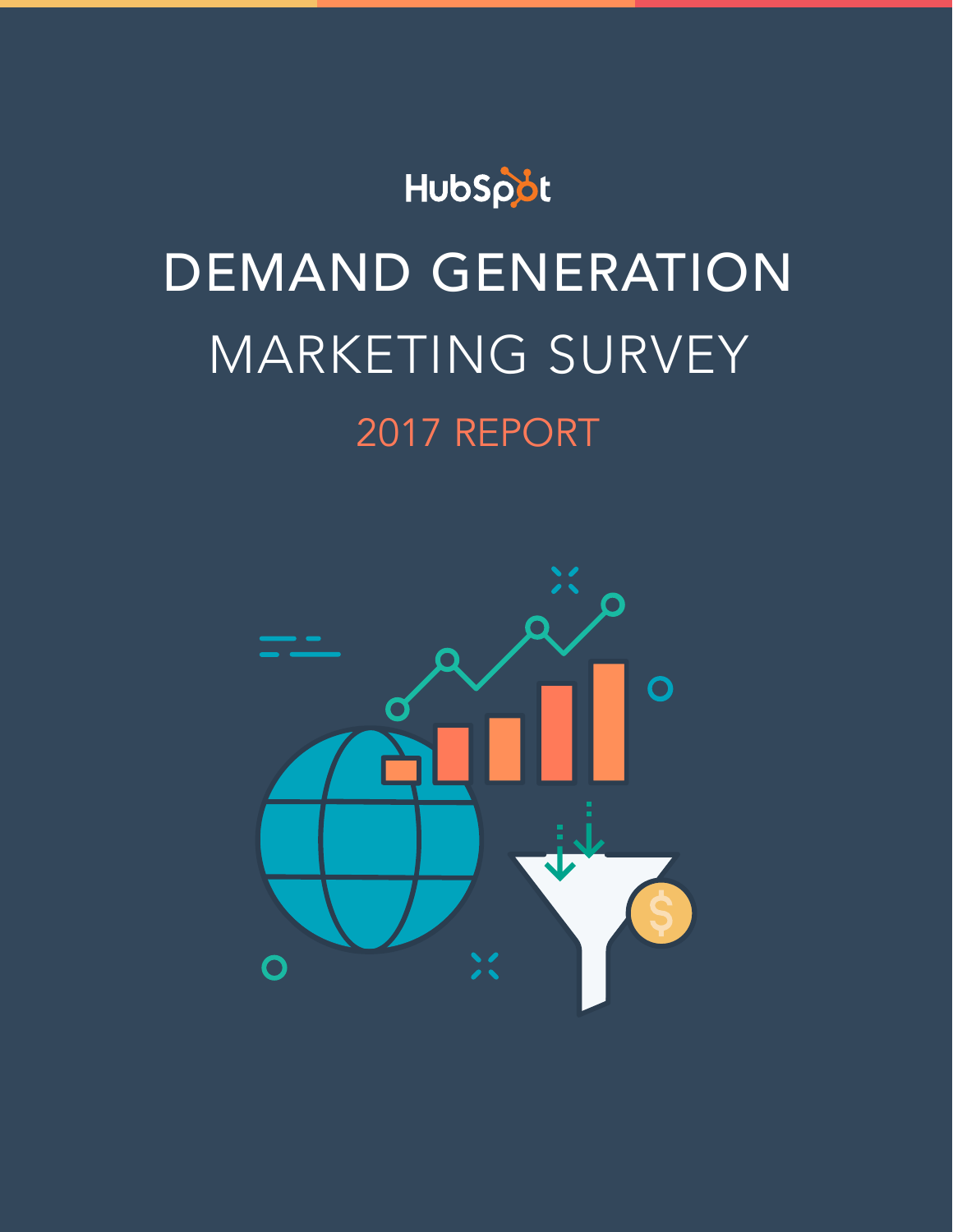## Table of Contents

| Introduction                          | 3  |
|---------------------------------------|----|
| <b>Key Takeaways</b>                  | 4  |
| <b>Overall Results</b>                | 5  |
| <b>Results by Industry</b>            | 9  |
| <b>Results by Organization Size</b>   | 15 |
| <b>Results by Revenue</b>             | 20 |
| <b>Results by Revenue Achievement</b> | 24 |
|                                       |    |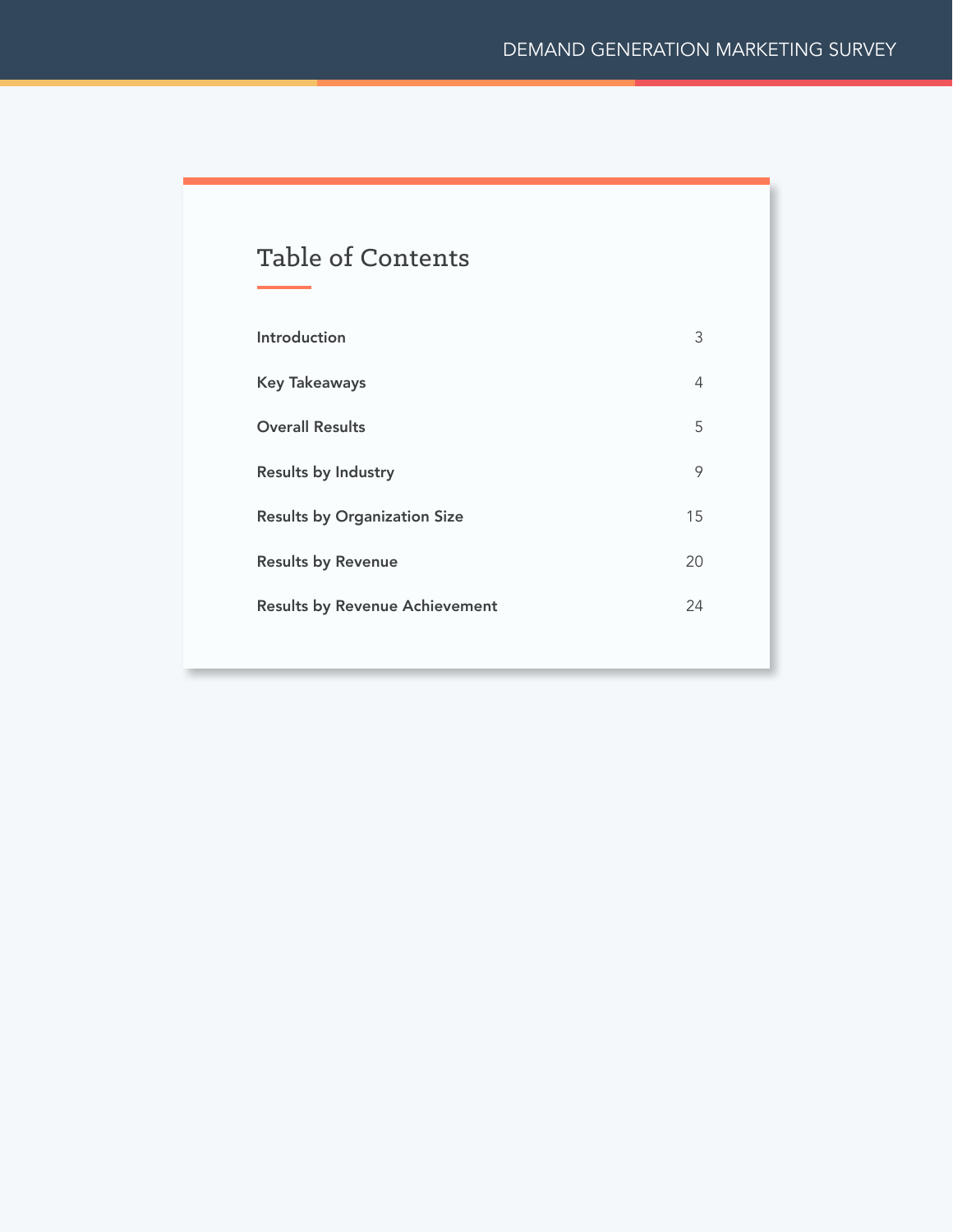

#### <span id="page-2-0"></span>Welcome to the Demand Generation Benchmarks 2017 Report.

Here at HubSpot, we understand the thirst for guidance in planning your marketing strategy. What tactics should you be investing in this year? How are your current efforts performing compared to like companies that are your size and in your industry?

This year's report will give you the data you need to benchmark your activities against our 350+ surveyed companies while also giving you insight to plan your future marketing strategies.

We hope the data on the following pages will help you chart your next steps in the digital marketing landscape as you attempt to accelerate growth for your team and organization.

Best,

Kipp Bodnar, CMO, HubSpot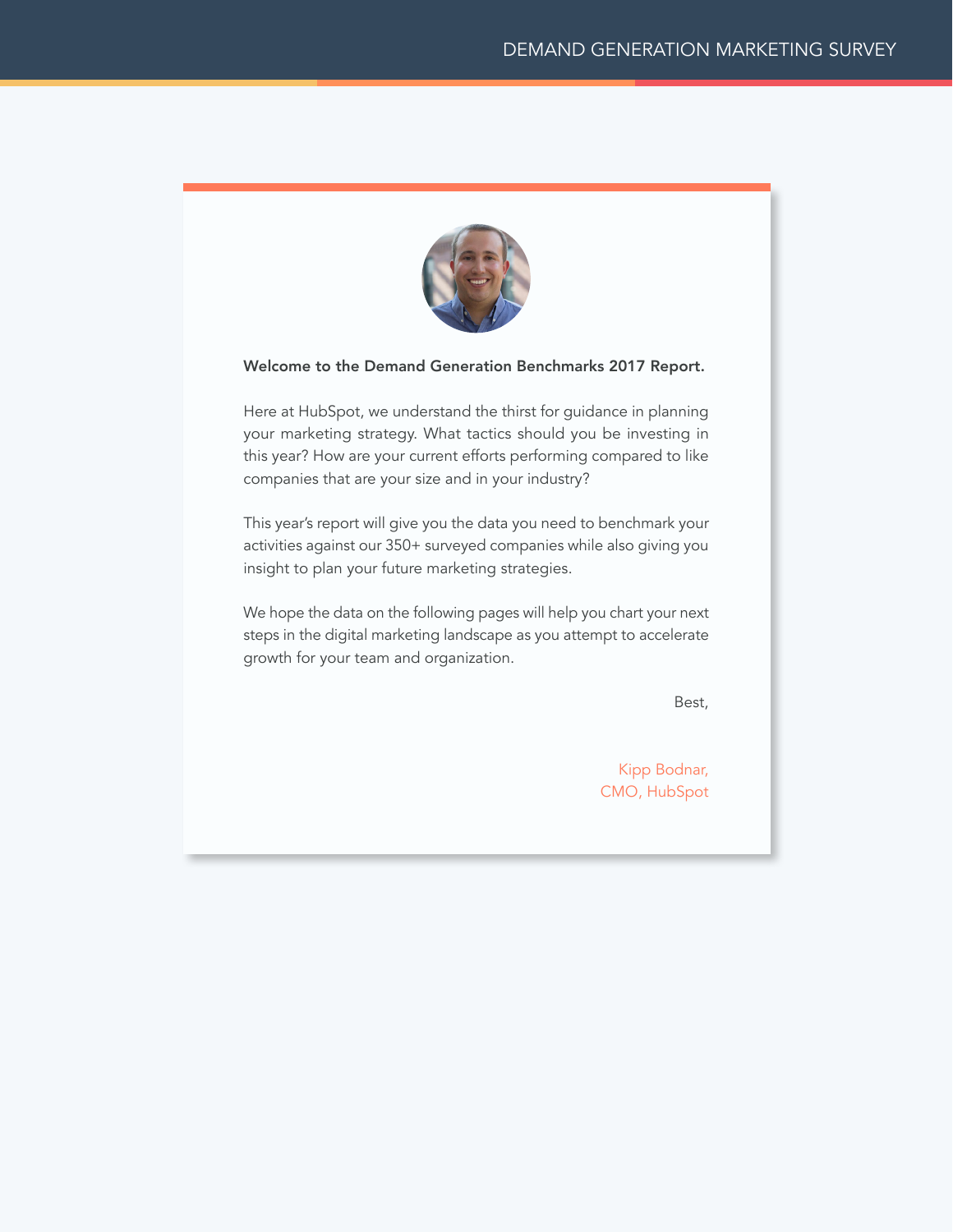## <span id="page-3-0"></span>Key Takeaways

#### Key Numbers:

- The average cost per lead is just under \$200.
- Email campaigns achieve on average a 17% open rate and 4% click-through rate.
- Organizations on average are generating over 470,000 website visitors, 1,800 leads and 300 new customers per month.
- Organizations with revenues under \$500 million have a mean cost per lead of roughly \$180; companies with revenues above \$500 million spend more than double that, at roughly \$430 per lead.

#### Key Takeaways:

- Growth Plateaus for larger companies Smaller organizations are more likely to be exceeding their revenue expectations, while larger organizations seemed more likely to achieve, but not exceed, their revenue goals. While plateaued growth isn't rare for enterprise companies, that does not mean it has to be the gold standard for those willing to re-evaluate their sales and marketing strategies.
- Cost per lead is higher for larger companies The largest organizations (1,001 + employees) are able to generate greater web traffic, more leads and more customers per month, but also pay a significantly higher price per lead. We suspect much of this is because larger organization are also using more outbound tactics than those paying less for leads.
- Leads are crucial for revenue attainment Organizations that fail to meet their revenue goals tend to generate fewer leads and sales opportunities in spite of having similar website traffic to more successful organizations. Open rate and click-through rate for email campaigns are also significantly lower for organizations not meeting revenue goals.
- Content yields success Organizations exceeding their revenue goals are more likely to use content creation, online advertising and branding/public relations marketing tactics, with content creation leading the pack by a substantial lead.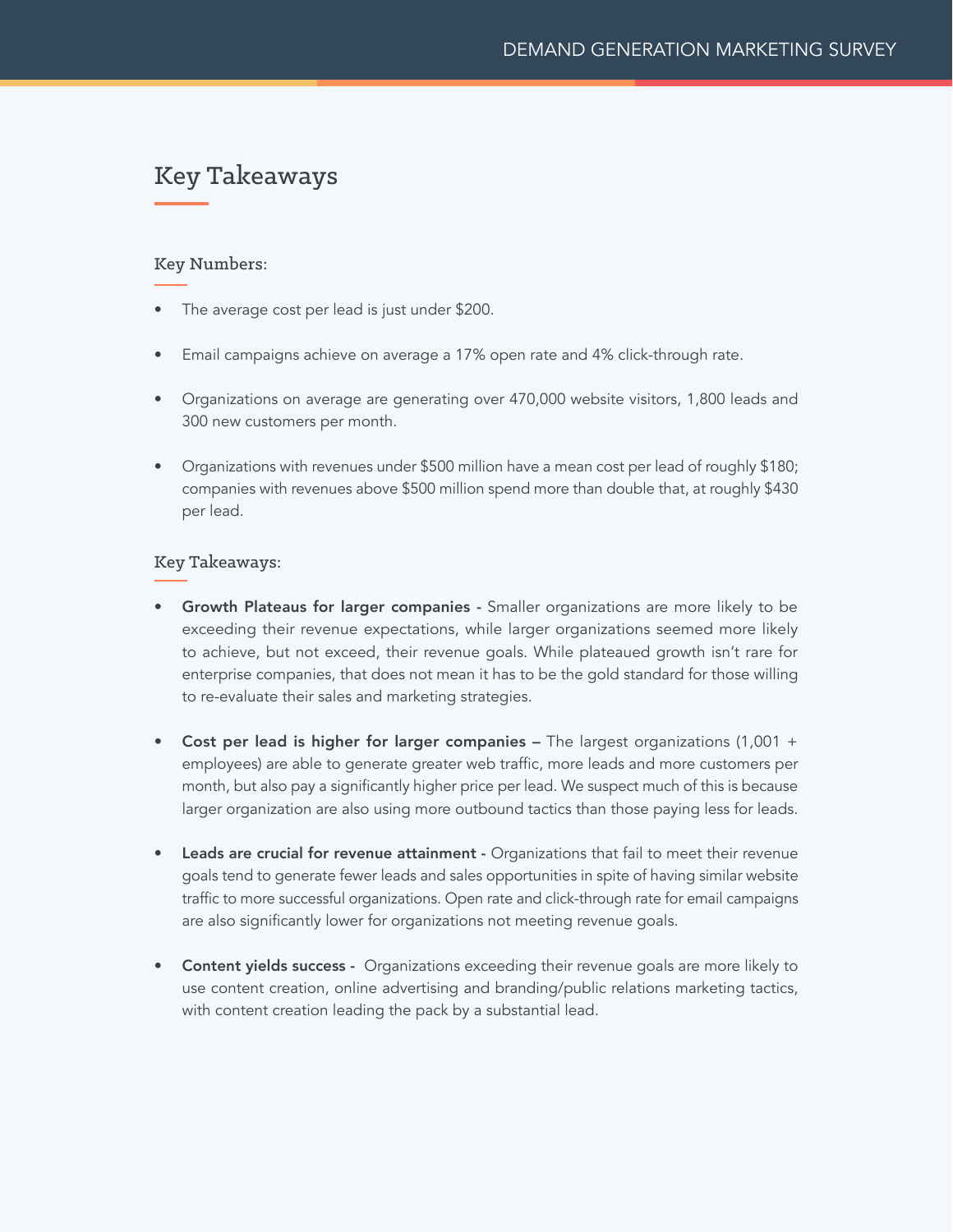## <span id="page-4-0"></span>Overall Results

In this section we will look at an un-cut view of the data to discus overall results and trends. For results broken down by industry, revenue, or achieved review, continue reading.

#### Achieving Revenue Goals

We were pleased to find that half of those surveyed say that their organization is exceeding revenue goals, while only one in ten organizations are failing to achieve their revenue goals. 31% of respondents were achieving, but not exceeding their revenue goals. For this segment of businesses, accelerating growth may take some shifts in their demand generation strategy.



Q7. To what extent is your company currently achieving revenue goals?

#### Marketing Tactics

A significant amount of money is still being spent on outbound tactics like online advertising and traditional ads. However, content creation received the greatest share of marketing budgets across respondents.



Q8. Of the following marketing tactics, which three currently receive the most marketing budget allocation?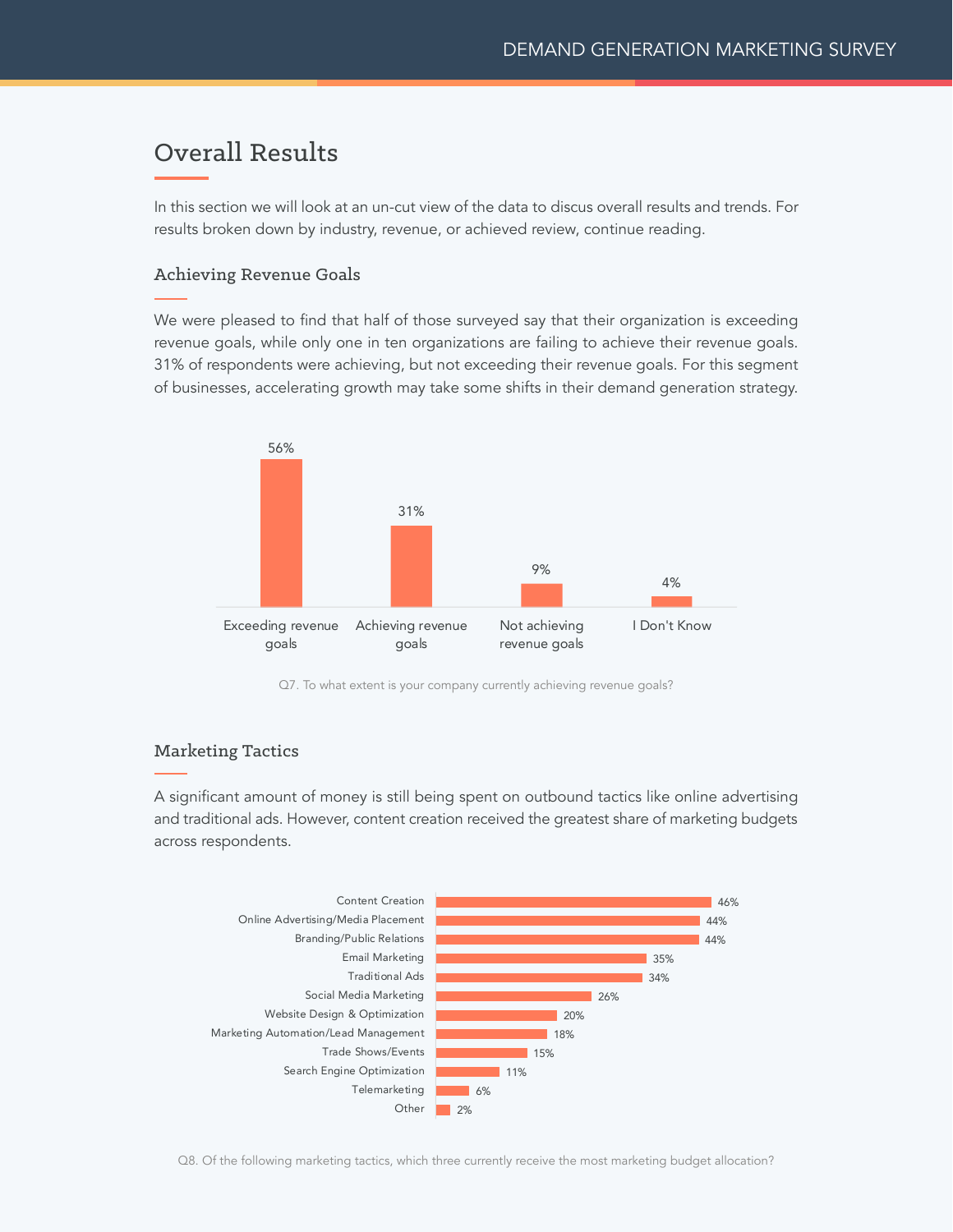#### Website Visitors Per Month

The mean average of website visitors per month across organizations surveyed is 470,776. Fewer than one in ten organizations receive more than a million visitors per month.



Q9. How many website VISITORS does your company/division generate, on average, per month?

#### Leads Generated Per Month

On average, organizations generate 1,877 leads per month and 1523 MQLs (Marketing Qualified leads). Just over one in ten are unable to say how many leads they generate in a given month.



Q10. How many new LEADS does your company/division generate, on average, per month? Q11. How many new MQLs (Marketing Qualified Leads) does your company/division generate, on average, per month?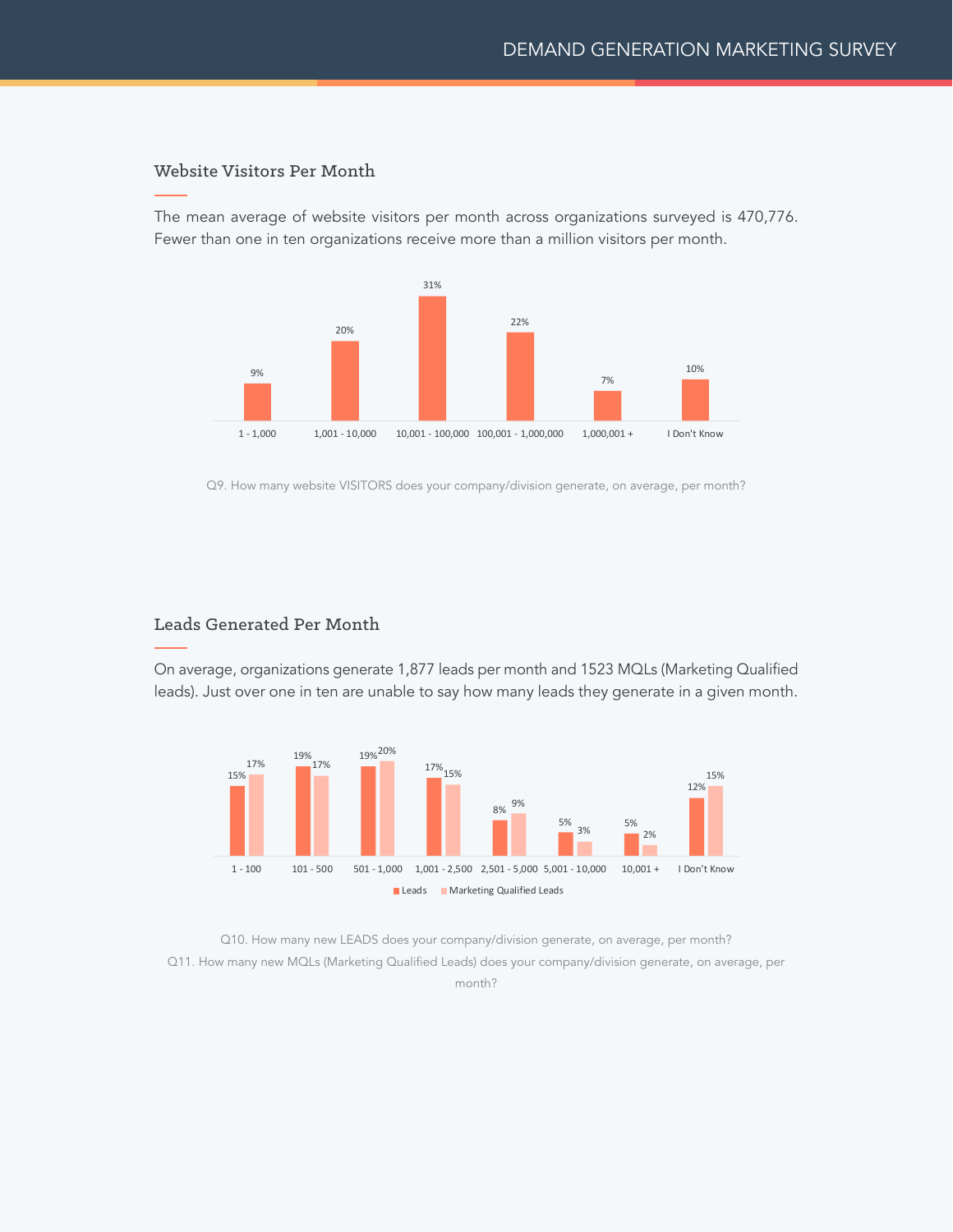#### Sales Opportunities and New Customers Generated Per Month

From those leads, contacts sources by sales, and other means, organizations generate an average of 312 sales opportunities and 318 new customers per month. One explanation for the fact that the number of opportunities is less than the number of customers for some companies, could be that several business models are based on touchless sales.



Q12. How many new SALES OPPORTUNITIES does your company/division generate, on average, per month? Q13. How many new CUSTOMERS does your company/division acquire, on average, per month?

#### Cost Per Lead

The mean cost per lead across organizations is \$198.44, with some organizations shelling out over \$1000. Two in ten companies admitted they were unaware of what their organization spends to generate the average lead.



Q20. What is your company's/division's average COST PER LEAD?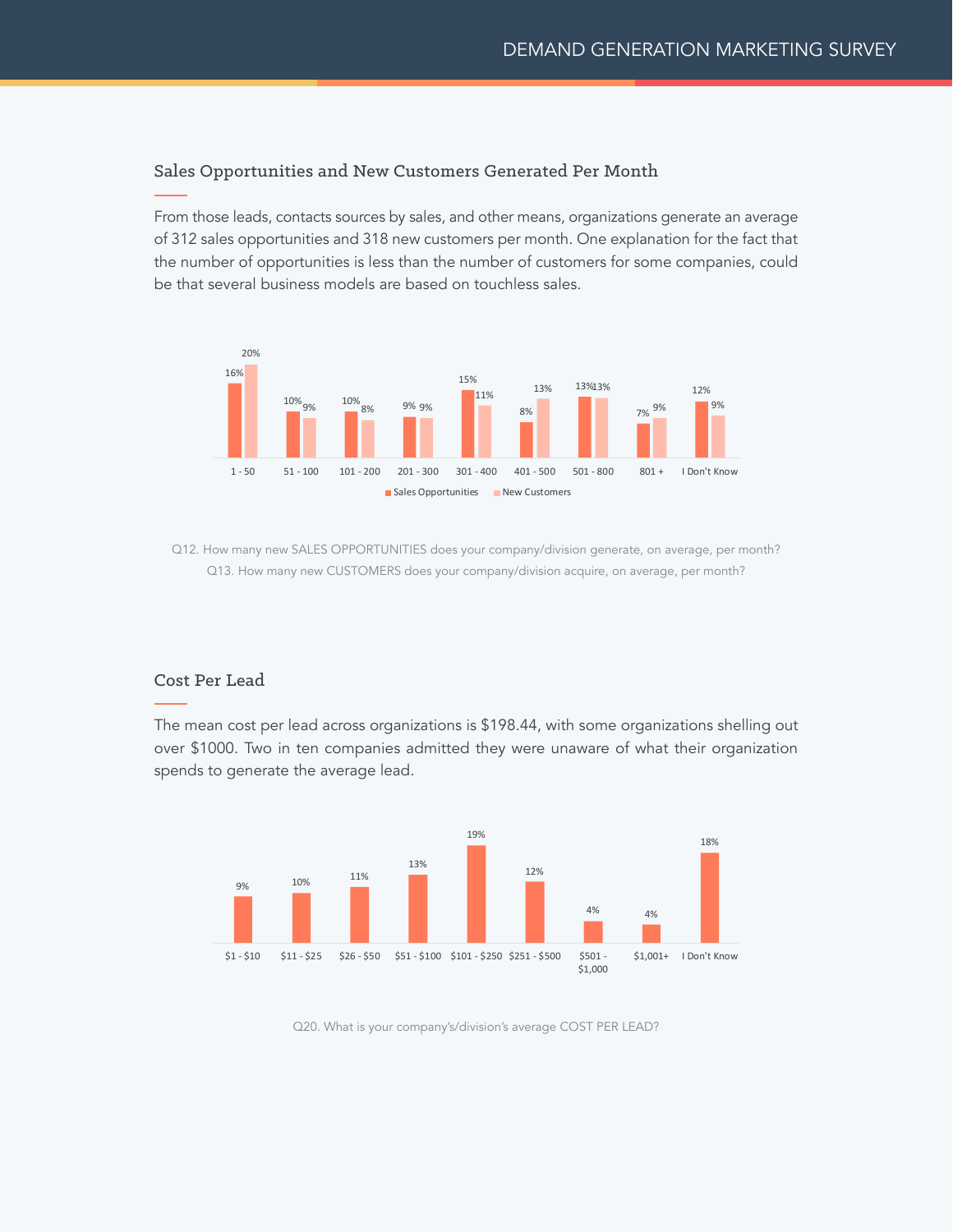#### Open Rate on Email Campaigns

The mean average open rate for email campaigns is 17% and over 50% of marketers see open rates below 20% on average. Only a small number of organizations (3%) are able to achieve open rates above 40%, and a sizeable number of companies (14%) didn't have a grasp on their performance.



Q15. What is your company's/division's average OPEN rate on an email campaign?

#### Click-Through Rate on Email Campaigns

Respondents revealed that the average click-through rate for an email campaigns is only 4%. More so than with open-rate, 16% of marketers said they did not know the click-through performance of their emails.

With the reliance that most marketers have on email for communication, it's troubling to think that over 80% of communication is falling on deaf ears for most companies. Teams that aren't focusing on increasing email performance, while also exploring other communication channels like social and chat stand to lose a lot in the coming years.



Q16. What is your company's/division's average CLICK-THROUGH rate (CTR) on an email campaign?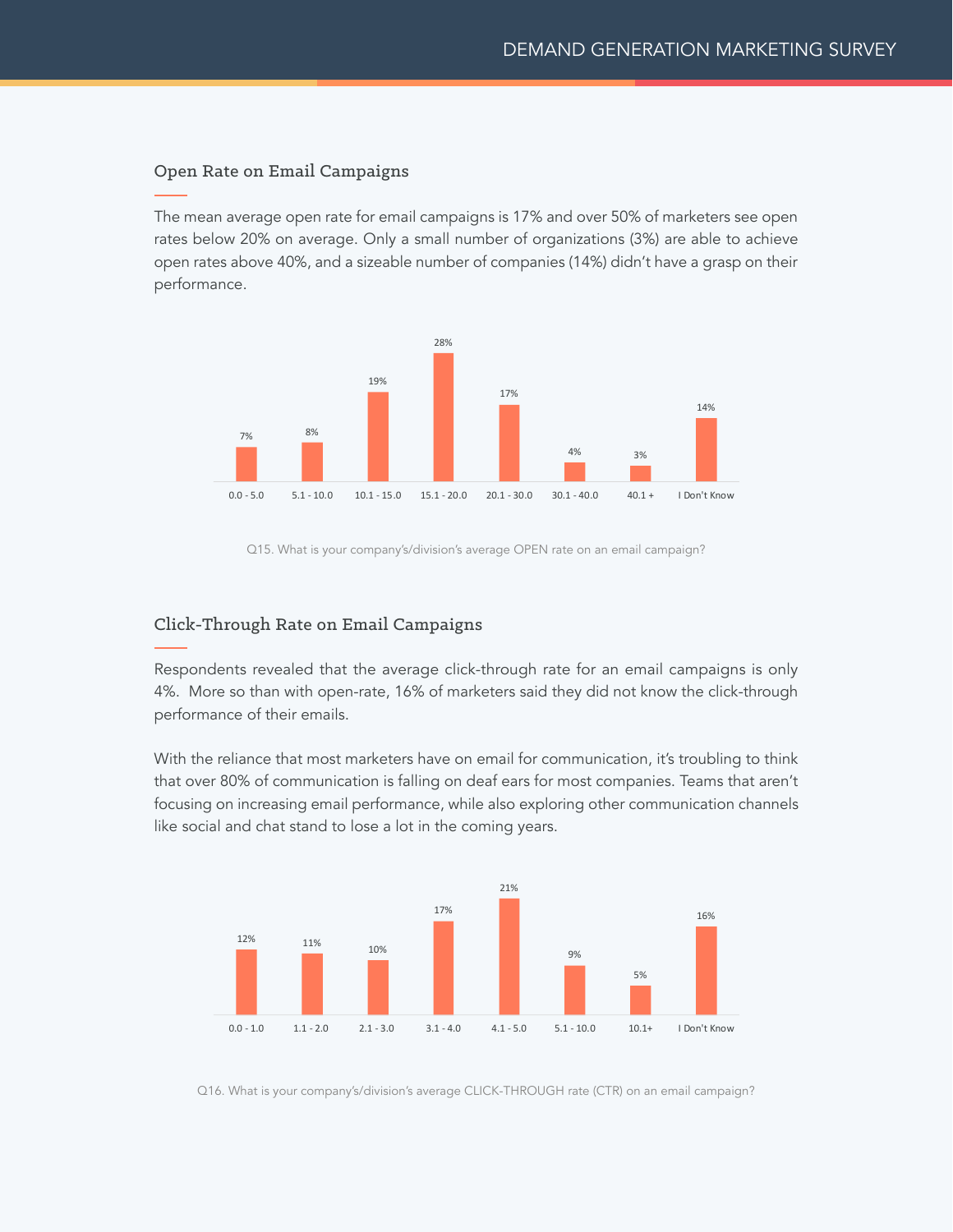## <span id="page-8-0"></span>Results By Industry

While overall trends are important to know, we understand that marketers in different industries face very different circumstances when they sit down at their desk each day. In this section, we'll review the data, cut by industry.

A review of all of the following data – broken down more granularly by employee size – can be found in our appendix.

#### Achieving Revenue Goals

Marketing and consumer products are the industries with the highest proportion of organizations exceeding their revenue goals. In the middle of the pack, you find Financial services, manufacturing, and healthcare. At the low-end, one-in-four media and publishing organizations are not meeting their goals.



Q7. To what extent is your company currently achieving revenue goals?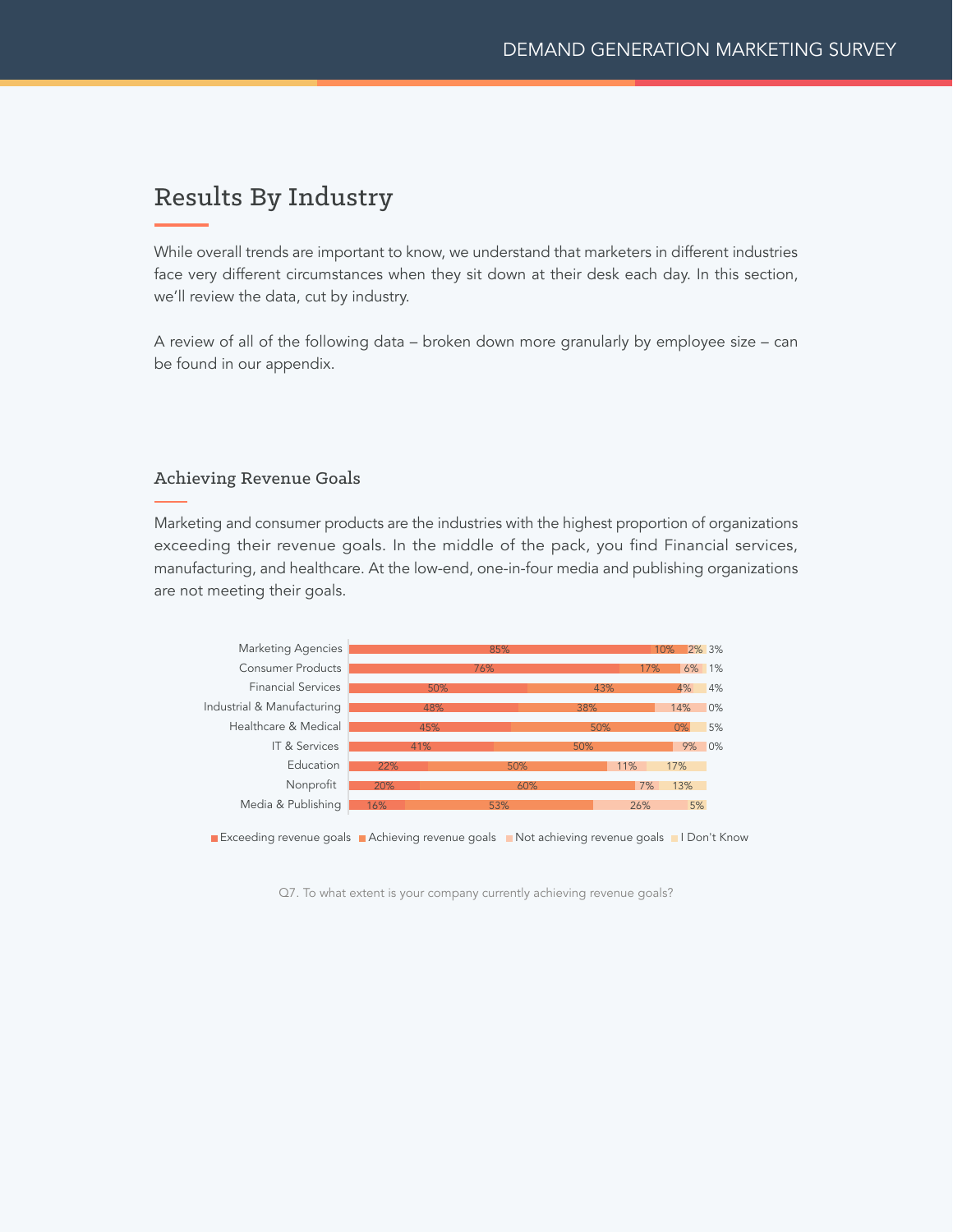#### Marketing Tactics

Branding and public relations is a top tactic across industries, with the exception of marketing and non-profits. Marketing agencies are much more likely to allocate resources to traditional ads than other industries. Industrial and manufacturing is the one industry where trade shows are a top tactic.

Content creation was more popular by far for marketers at marketing agencies and who worked in consumer products – both of which were two leading verticals for achieving revenue goals. Email marketing varied widely in terms of popularity, with anywhere from 6-73% of marketers citing it as a top tactic.

While website optimization was a popular answer, we were surprised to see that SEO (one of the most important aspects of website development and maintenance) was not a high priority for most respondents.

|                                         | Consumer<br>Products | Marketing<br>Agencies | <b>IT &amp; Services</b> | <b>Financial Services</b> | Healthcare &<br>Medical | Industrial &<br>Manufacturing | Media &<br>Publishing | Education | Non-profit |
|-----------------------------------------|----------------------|-----------------------|--------------------------|---------------------------|-------------------------|-------------------------------|-----------------------|-----------|------------|
| Sample Size                             | 95                   | 97                    | 32                       | 28                        | 22                      | 21                            | 19                    | 18        | 15         |
| <b>Content Creation</b>                 | 71%                  | 78%                   | 34%                      | 21%                       | 14%                     | 24%                           | 26%                   | 22%       | 27%        |
| Online Advertising/Media<br>Placement   | 16%                  | 81%                   | 38%                      | 25%                       | 50%                     | 29%                           | 58%                   | 39%       | 40%        |
| Branding/Public Relations               | 77%                  | 10%                   | 50%                      | 57%                       | 45%                     | 33%                           | 47%                   | 78%       | 27%        |
| Email Marketing                         | 73%                  | 6%                    | 19%                      | 32%                       | 32%                     | 52%                           | 32%                   | 17%       | 53%        |
| <b>Traditional Ads</b>                  | 9%                   | 75%                   | 16%                      | 36%                       | 32%                     | 19%                           | 32%                   | 33%       | 40%        |
| Social Media Marketing                  | 19%                  | 18%                   | 25%                      | 25%                       | 36%                     | 24%                           | 53%                   | 17%       | 40%        |
| Website Design & Optimization           | 11%                  | 5%                    | 41%                      | 36%                       | 36%                     | 24%                           | 16%                   | 28%       | 20%        |
| Marketing Automation/Lead<br>Management | 12%                  | 12%                   | 31%                      | 21%                       | 23%                     | 14%                           | 21%                   | 22%       | 7%         |
| Trade Shows/Events                      | 5%                   | 4%                    | 25%                      | 29%                       | 9%                      | 38%                           | 11%                   | 28%       | 13%        |
| Search Engine Optimization              | 7%                   | 4%                    | 9%                       | 14%                       | 9%                      | 29%                           | 5%                    | 17%       | 20%        |
| Telemarketing                           | 1%                   | 5%                    | 9%                       | 4%                        | 9%                      | 10%                           | 0%                    | 0%        | 0%         |
| Other                                   | 0%                   | 0%                    | 3%                       | 0%                        | 5%                      | 5%                            | 0%                    | 0%        | 13%        |

Q8. Of the following marketing tactics, which three currently receive the most marketing budget allocation? Bold indicates top 3 per industry

#### Website Visitors Per Month

Three in ten organizations in the IT industry average over a million website visitors per month. Few non-profit organizations receive over 100,000 visitors to their sites per month. IT is the lone industry that averages more than a million monthly website visitors, which makes it more clear as to why 41% say website design and optimization are a top marketing priority.



Q9. How many website VISITORS does your company/division generate, on average, per month?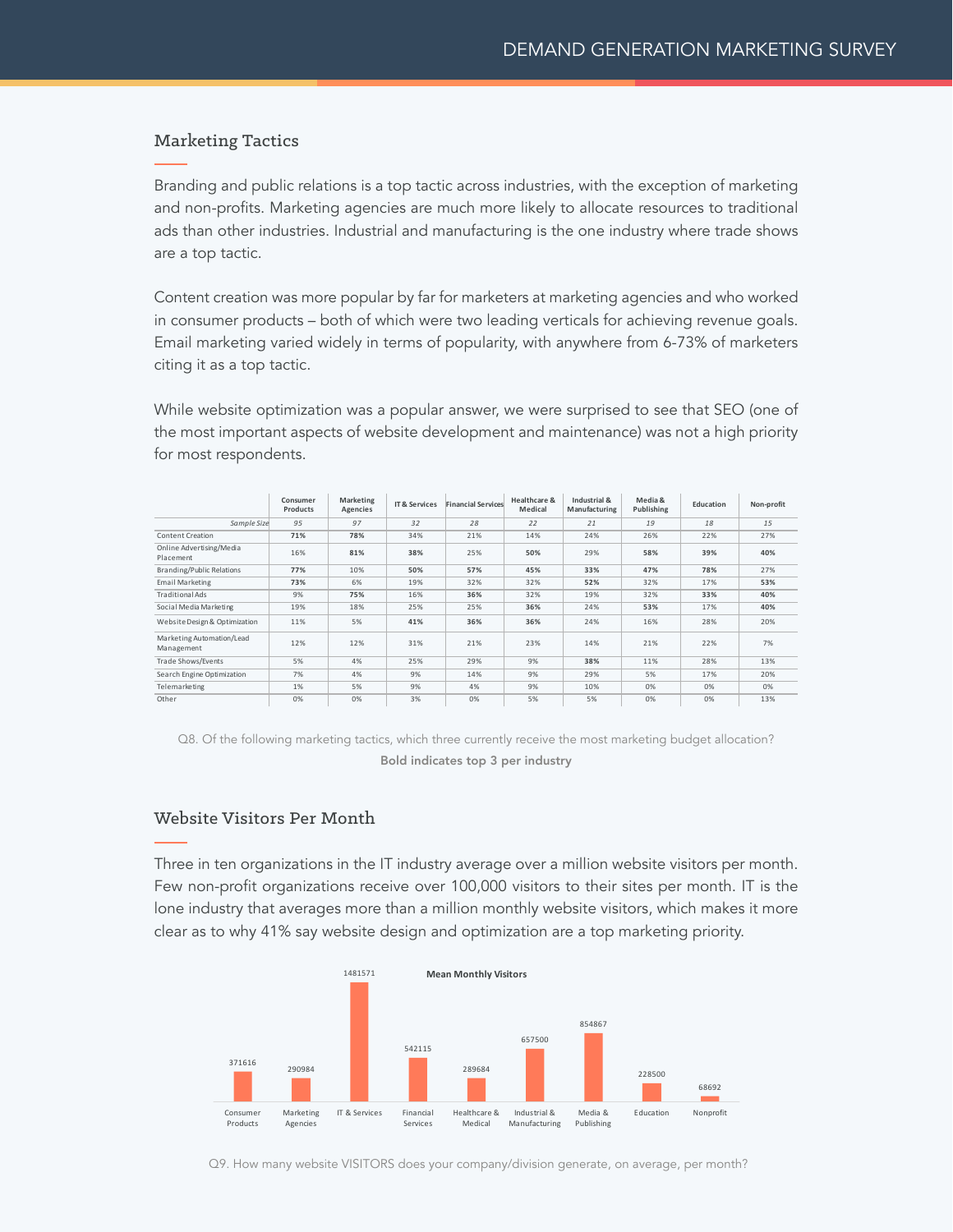#### Leads Generated Per Month

Two in ten in IT and financial industries generate more than 10,000 leads per month. Half of those in the non-profit sector are unable to say how many leads they generate per month.

Across consumer products, marketing, media & publishing and non-profit industries, very few organizations average more than 5,000 marketing qualified leads per month.

Quality of leads differs greatly by industry, with room for improvement across the board with marketing ability to qualify their initial demand. Only 54% of Nonprofit leads become marketing qualified. Similarly, 55%and 58% of Media and Publishing and Healthcare and Medical leads, respectively, are marketing qualified.

For any company looking to improve their lead > qualified lead conversion rate, marketing automation is a simple and proven tactic to move people down your funnel and along their buyer journey.



For a breakdown of industry lead performance by company size – [view our Appendix.](#page-27-0)

Q10. How many new LEADS does your company/division generate, on average, per month? Q11. How many new MQLs (Marketing Qualified Leads) does your company/division generate, on average, per month?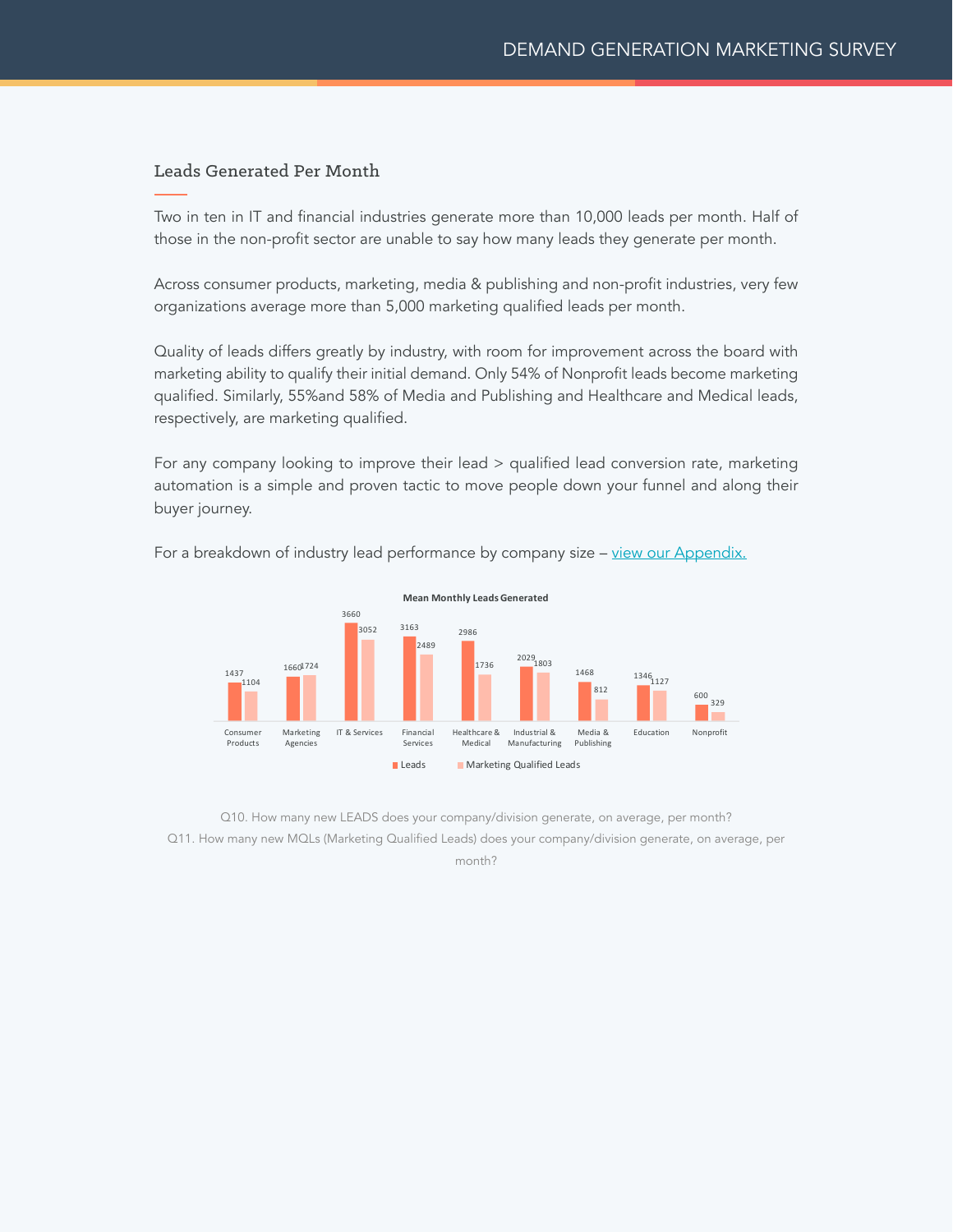#### Sales Opportunities and New Customers Generated Per Month

Most marketing agencies generate between 300 to 800 sales opportunities per month. Half of those in industrial and media industries generate 200 or fewer sales opportunities in the average month. Half of organizations in the non-profit sector average 50 or fewer new customers per month, while in the financial industry, two in ten average more than 800 new customers in a month.

Marketing, IT and Healthcare are the industries that on average, generate the most sales opportunities and new customers each month. Consumer Products and Education had the highest close rate for sales opportunities at 97%, while Nonprofit and Healthcare and Medical has the lowest at 76 and 85% respectively. For a more detailed breakdown – you can review the charts [in our Appendix.](#page-27-0)



Q12. How many new SALES OPPORTUNITIES does your company/division generate, on average, per month? Q13. How many new CUSTOMERS does your company/division acquire, on average, per month?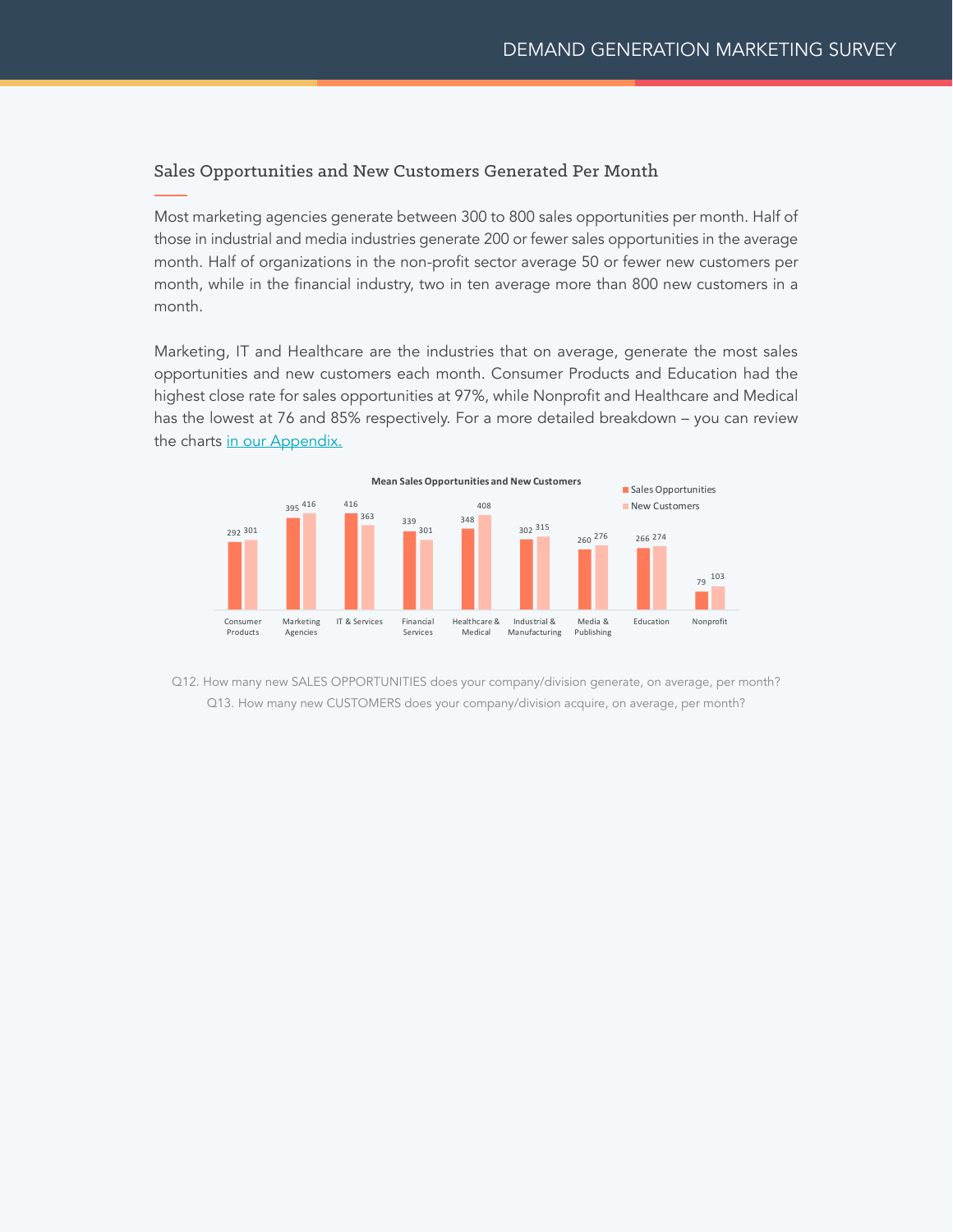#### Cost Per Lead

For two in ten in the Financial Services industry, the average cost per lead exceeds \$1,000. The average CPL across all industries but nonprofit and education exceeds \$180, with some averaging well above \$250 or \$350. Half in the non-profit industry are unable to provide an answer for their cost per lead.

The mean cost per lead is greatest in the IT & services industry and lowest in the non-profit sector. You can also note that CPL is lower in Consumer Products and Marketing compared to other sections. A big factor in this could be their increased reliance on content marketing a as a top marketing tactic.



To increase CPL across the board, companies could consider the emphasis that they are putting on traditional and paid advertising tactics, and consider introducing more "inbound" techniques.

Q20. What is your company's/division's average COST PER LEAD?

#### Open Rate on Email Campaigns

Mean email campaign open rates are generally similar across industries, with the exception of non-profits who generally produce greater open rates on their email campaigns.



Q15. What is your company's/division's average OPEN rate on an email campaign?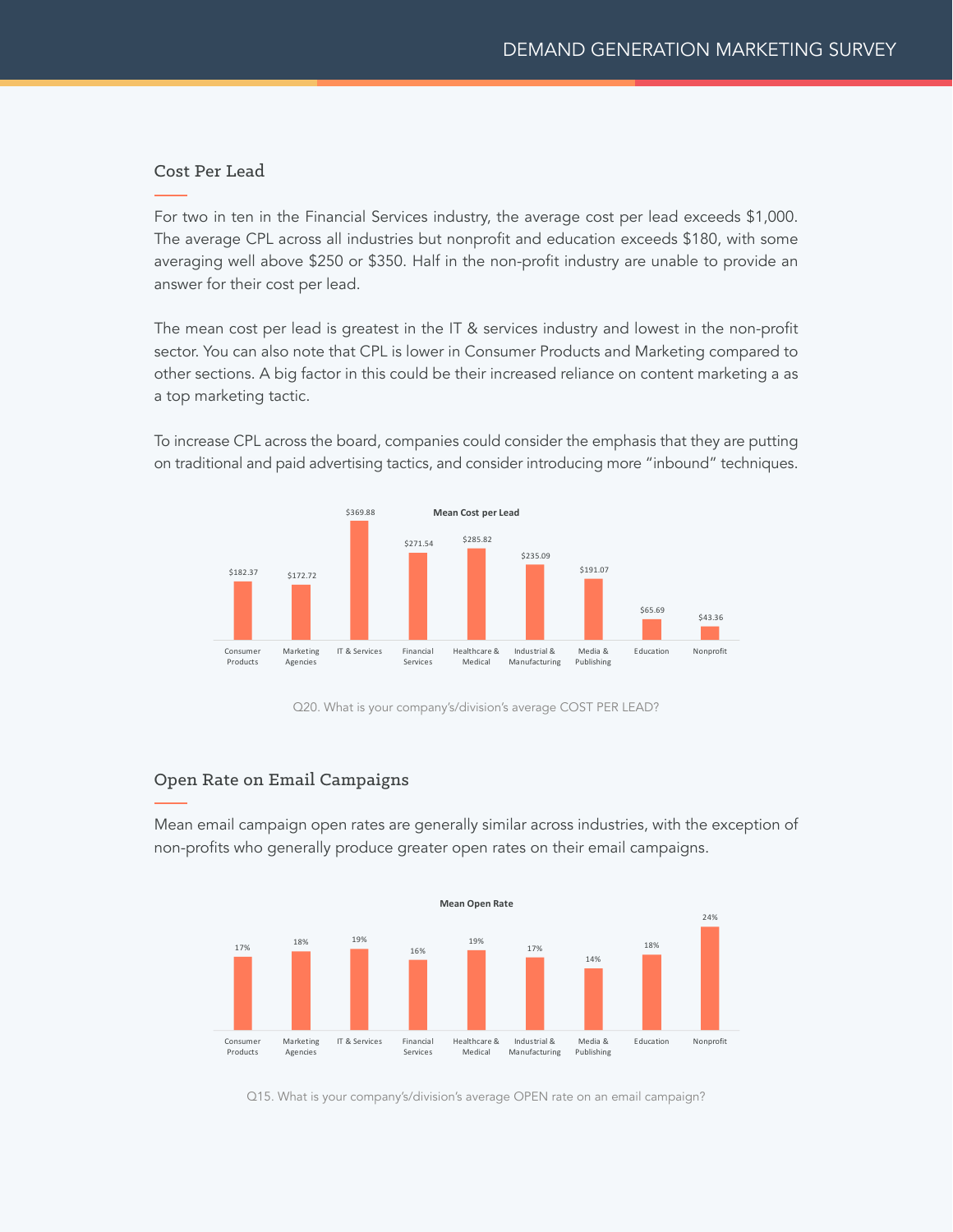#### Click-Through Rate on Email Campaigns

Across industries, the mean click-through rate for an email campaign ranges between three and five percent. Across healthcare, industrial & manufacturing, education and non-profit industries, roughly three in ten do not know their average click-through rate for email campaigns.



Q16. What is your company's/division's average CLICK-THROUGH rate (CTR) on an email campaign?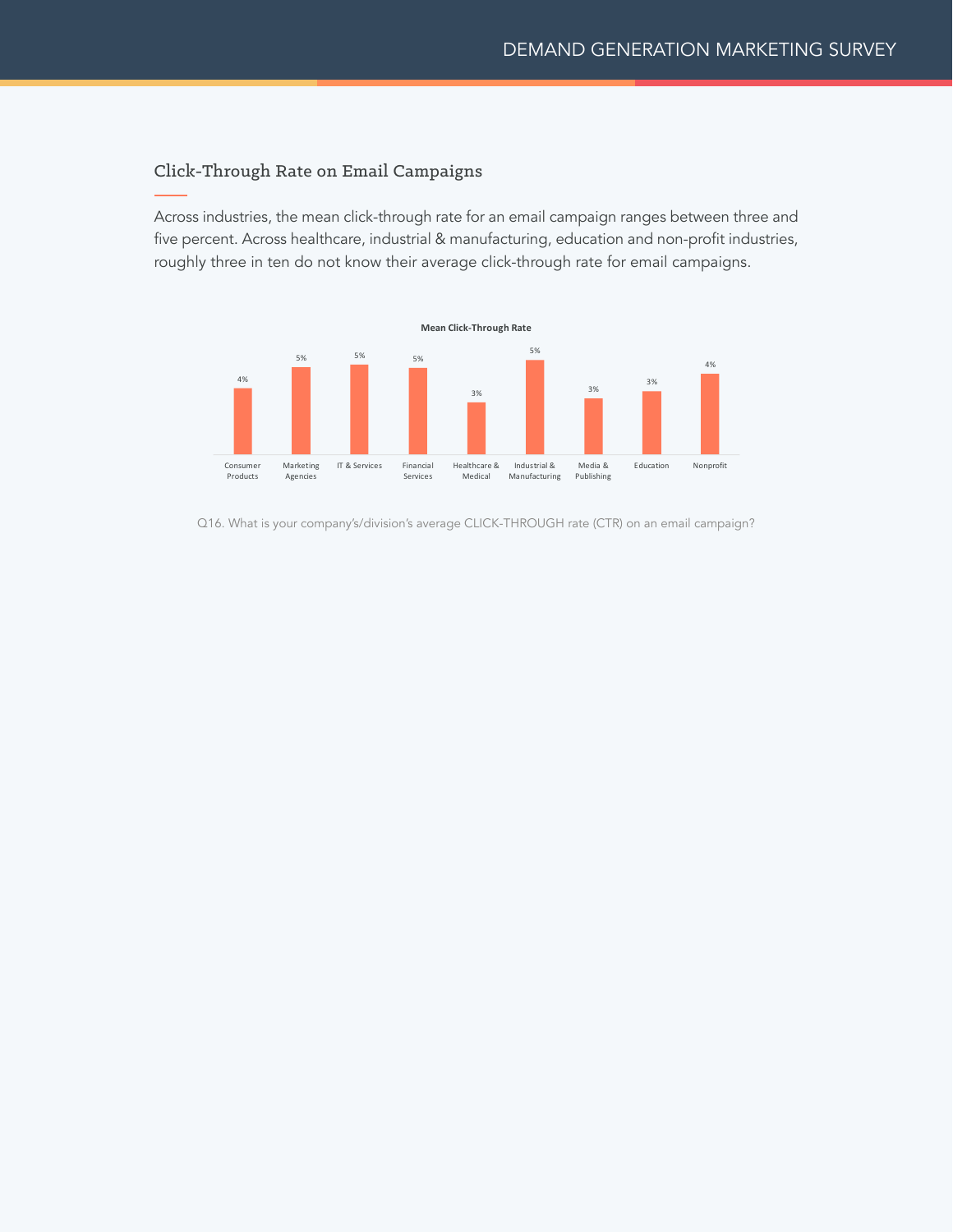## <span id="page-14-0"></span>Results By Organization Size

An enterprise company can be expected to have very different marketing benchmarks than a lean startup. Among companies polled, 31% were 2 – 50 employees, 33% were 51-200 employees, and 35% were enterprise organizations.

As with the previous section, a review of all of the following data – broken down more granularly by industry or size– can be found in our appendix.

#### Achieving Revenue Goals

Organizations with fewer employees are more likely to be exceeding their revenue expectations. One in ten in the largest organizations are unable to say how their performance compares to revenue goals.



Q7. To what extent is your company currently achieving revenue goals?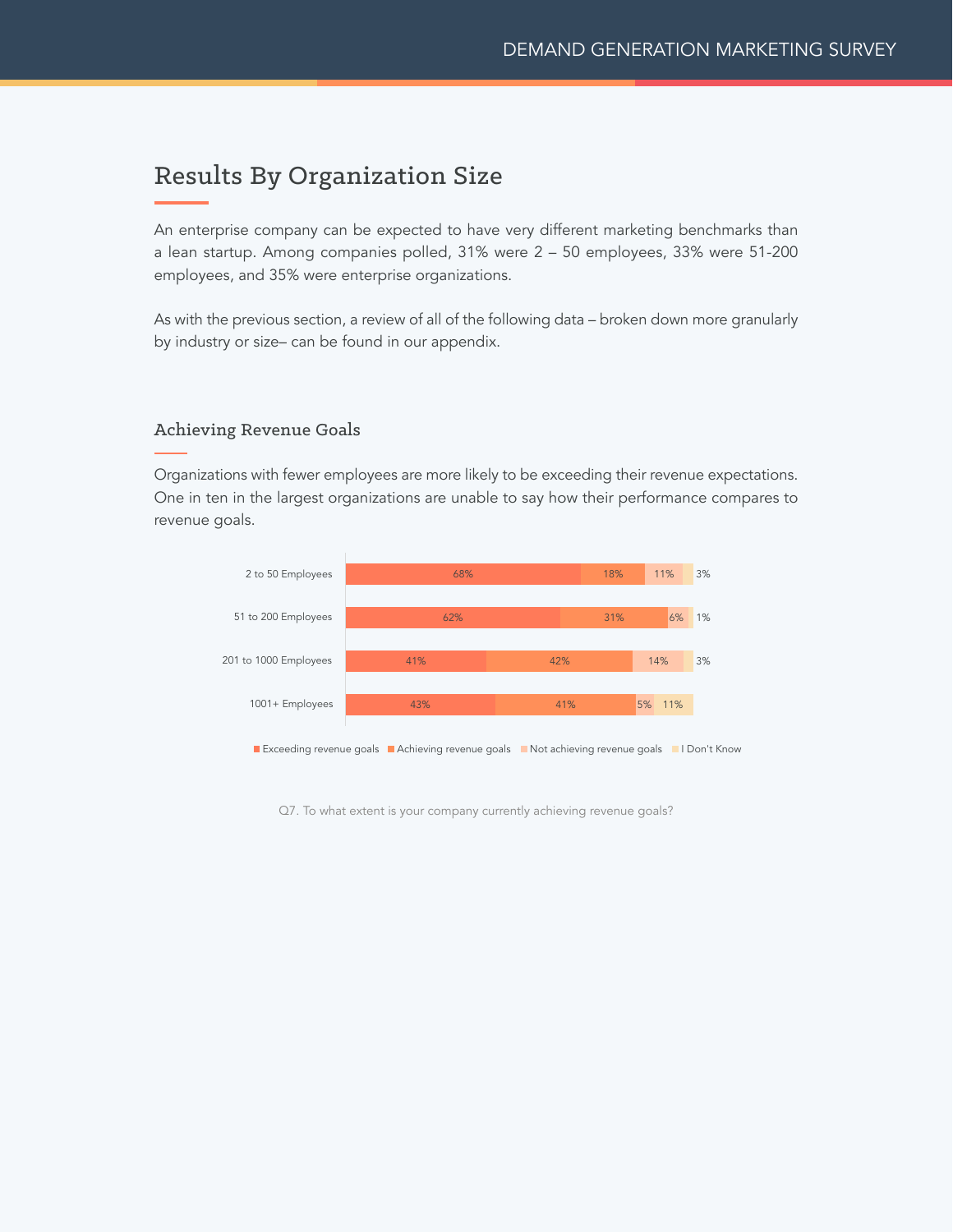#### Marketing Tactics

The largest organizations tend to allocate marketing budgets to a more diverse array of marketing tactics. Telemarketing is the least used tactic across organization sizes.

Larger organizations seem slower to adapt content marketing, while remaining more reliant on paid advertising and branding. Interestingly, these same larger companies are spending far more per lead on average than their smaller counterparts. To reduce their demand generation spend, one possible tactic could be to re-allocate time toward lower-cost marketing tactics like content marketing, SEO, and email.

|                                      |         | <b>Number of Employees</b> |             |         |  |  |
|--------------------------------------|---------|----------------------------|-------------|---------|--|--|
|                                      | 2 to 50 | 51 to 200                  | 201 to 1000 | $1001+$ |  |  |
| Sample Size                          | 130     | 136                        | 69          | 79      |  |  |
| Content Creation                     | 63%     | 52%                        | 22%         | 27%     |  |  |
| Online Advertising/Media Placement   | 24%     | 68%                        | 36%         | 44%     |  |  |
| Branding/Public Relations            | 58%     | 22%                        | 51%         | 49%     |  |  |
| Email Marketing                      | 62%     | 17%                        | 32%         | 25%     |  |  |
| Traditional Ads                      | 16%     | 59%                        | 25%         | 32%     |  |  |
| Social Media Marketing               | 26%     | 18%                        | 41%         | 24%     |  |  |
| Website Design & Optimization        | 11%     | 17%                        | 35%         | 27%     |  |  |
| Marketing Automation/Lead Management | 13%     | 15%                        | 20%         | 29%     |  |  |
| Trade Shows/Events                   | 13%     | 15%                        | 12%         | 22%     |  |  |
| Search Engine Optimization           | 7%      | 10%                        | 13%         | 15%     |  |  |
| Telemarketing                        | 5%      | 3%                         | 12%         | 5%      |  |  |
| Other                                | 2%      | 4%                         | 3%          | 1%      |  |  |

Q8. Of the following marketing tactics, which three currently receive the most marketing budget allocation? Bold indicates top 3 per number of employee segment

#### Website Visitors Per Month

The largest organizations average roughly a million more website visitors per month than those with smaller workforces.



Q9. How many website VISITORS does your company/division generate, on average, per month?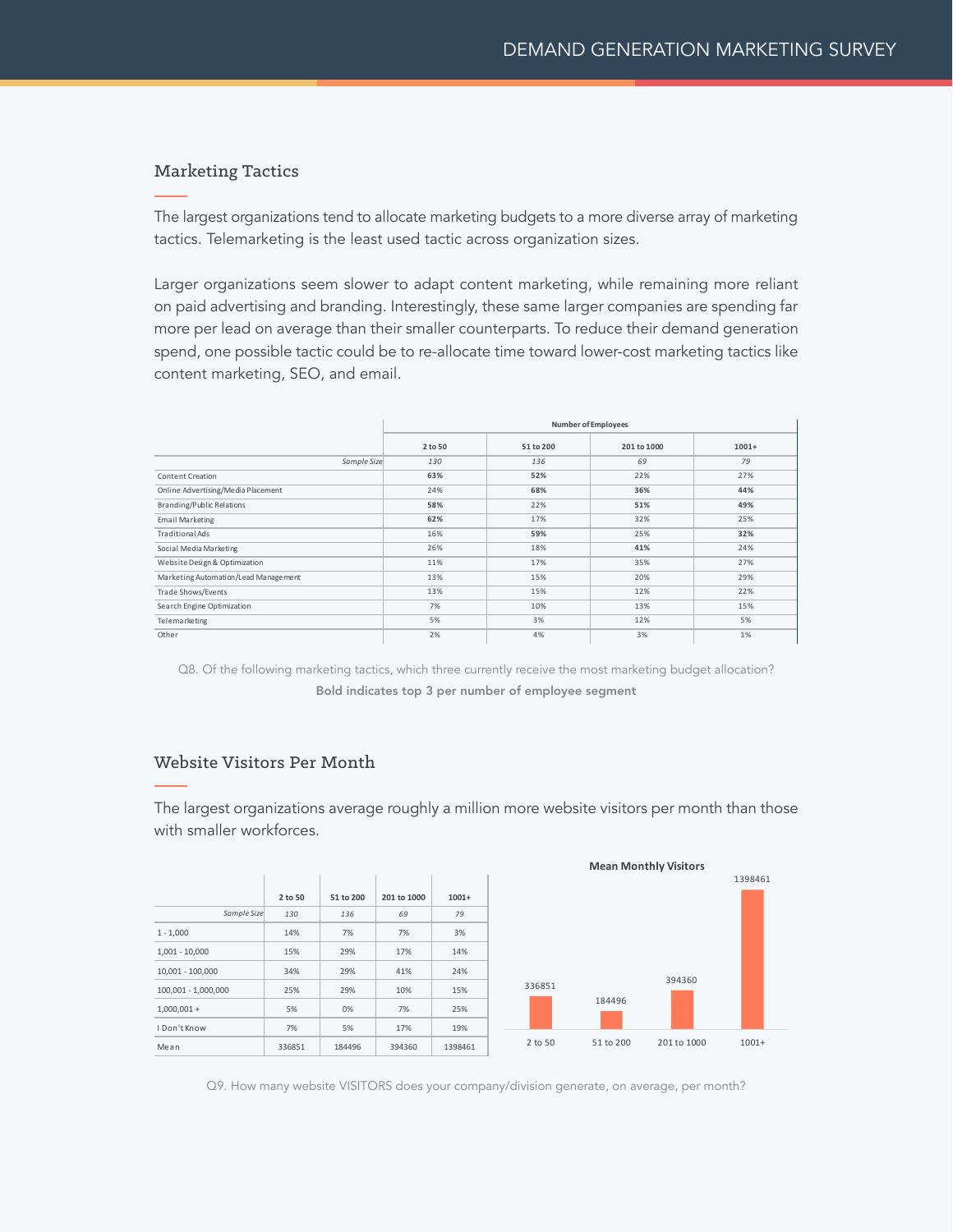#### Leads Generated Per Month

The majority of small businesses generate fewer than 1,000 leads per month. Three in ten in large organizations do not know how many leads they generate. Unsurprisingly, the largest organizations, on average, generate a significantly greater number of leads per month than smaller companies.

Lead growth between companies 51-200 and 201-1000 employees is 22%, however – qualified lead growth is only 4%. This suggests that as companies scale, it becomes harder for them to also scale the quality of demand they drive.



Q10. How many new LEADS does your company/division generate, on average, per month? Q11. How many new MQLs (Marketing Qualified Leads) does your company/division generate, on average, per month?

#### Sales Opportunities and New Customers Generated Per Month

The majority of small businesses generate between 100 and 400 sales opportunities and new customers per month. Organizations with over 1,000 employees generate on average roughly 500 sales opportunities and new customers per month.



Q12. How many new SALES OPPORTUNITIES does your company/division generate, on average, per

Q13. How many new CUSTOMERS does your company/division acquire, on average, per month?

month?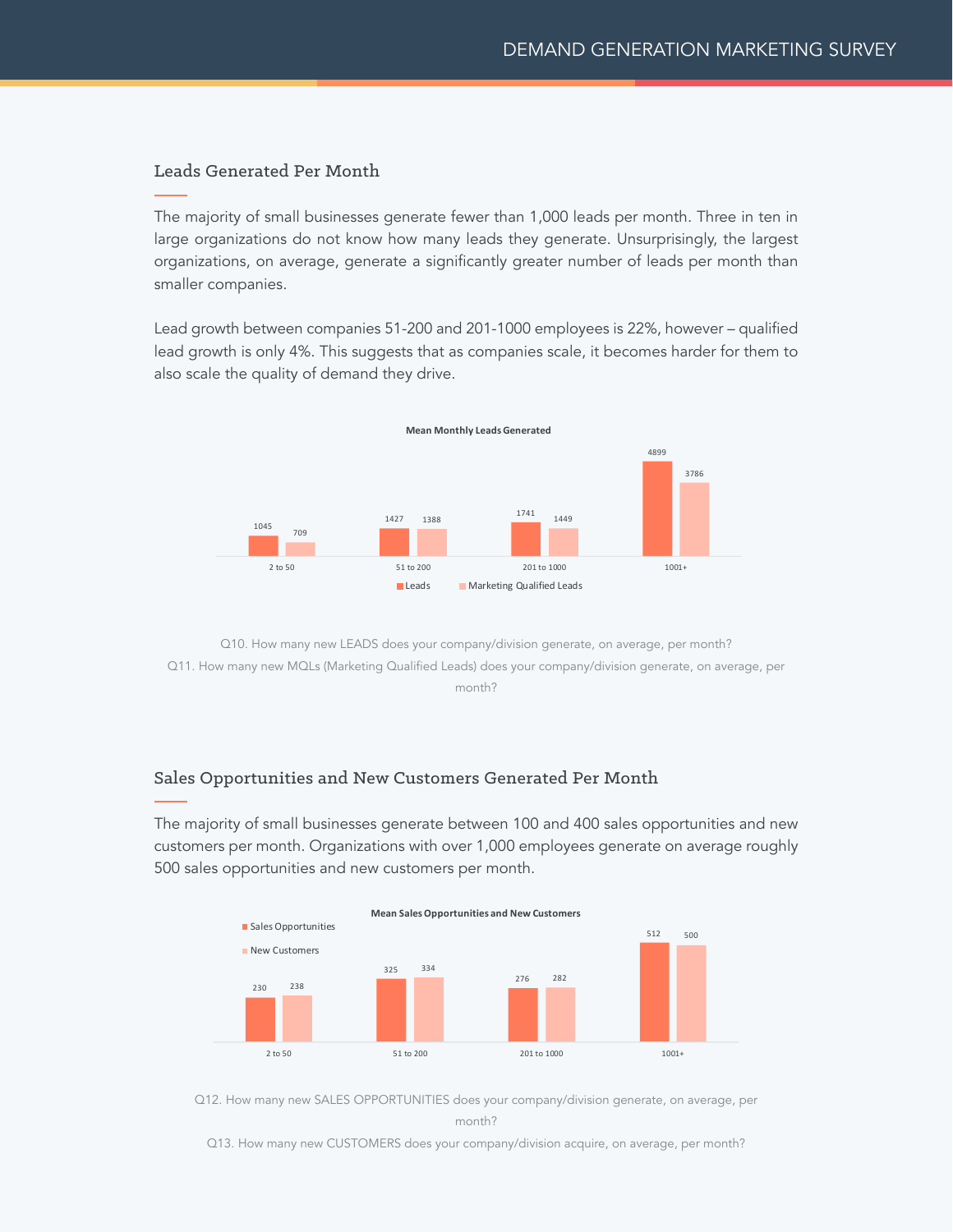#### Cost Per Lead

The largest organizations are paying a significantly higher cost on average per lead, though even smaller companies and startups were still paying upwards of \$150 per lead.

|                 | 2 to 50  | 51 to 200 | 201 to 1000 | $1001+$  |
|-----------------|----------|-----------|-------------|----------|
| Sample Size     | 130      | 136       | 69          | 79       |
| $$1 - $10$      | 12%      | 9%        | 7%          | 6%       |
| $$11 - $25$     | 13%      | 7%        | 12%         | 6%       |
| $$26 - $50$     | 8%       | 17%       | 10%         | 8%       |
| $$51 - $100$    | 15%      | 13%       | 14%         | 10%      |
| $$101 - $250$   | 24%      | 24%       | 13%         | 10%      |
| $$251 - $500$   | 13%      | 16%       | 9%          | 6%       |
| $$501 - $1,000$ | 2%       | 4%        | 6%          | 9%       |
| $$1,001+$       | 1%       | 1%        | 4%          | 11%      |
| I Don't Know    | 13%      | 10%       | 25%         | 33%      |
| Mean            | \$146.94 | \$180.47  | \$212.12    | \$348.93 |



Q20. What is your company's/division's average COST PER LEAD?

#### Open Rate on Email Campaigns

Email campaign open rates are slightly lower for smaller organizations. Those in larger companies are somewhat less aware of their email open rates, with two in ten who do not know.

|               | 2 to 50 | 51 to 200 | 201 to 1000 | $1001+$ |
|---------------|---------|-----------|-------------|---------|
| Sample Size   | 130     | 136       | 69          | 79      |
| $0.0 - 5.0$   | 12%     | 5%        | 4%          | 8%      |
| $5.1 - 10.0$  | 6%      | 7%        | 12%         | 10%     |
| $10.1 - 15.0$ | 25%     | 17%       | 14%         | 18%     |
| $15.1 - 20.0$ | 28%     | 41%       | 16%         | 14%     |
| $20.1 - 30.0$ | 14%     | 18%       | 25%         | 13%     |
| $30.1 - 40.0$ | 3%      | 4%        | 6%          | 5%      |
| $40.1 +$      | 1%      | 1%        | 3%          | 13%     |
| I Don't Know  | 12%     | 8%        | 20%         | 20%     |
| Mean          | 15%     | 17%       | 19%         | 20%     |



Q15. What is your company's/division's average OPEN rate on an email campaign?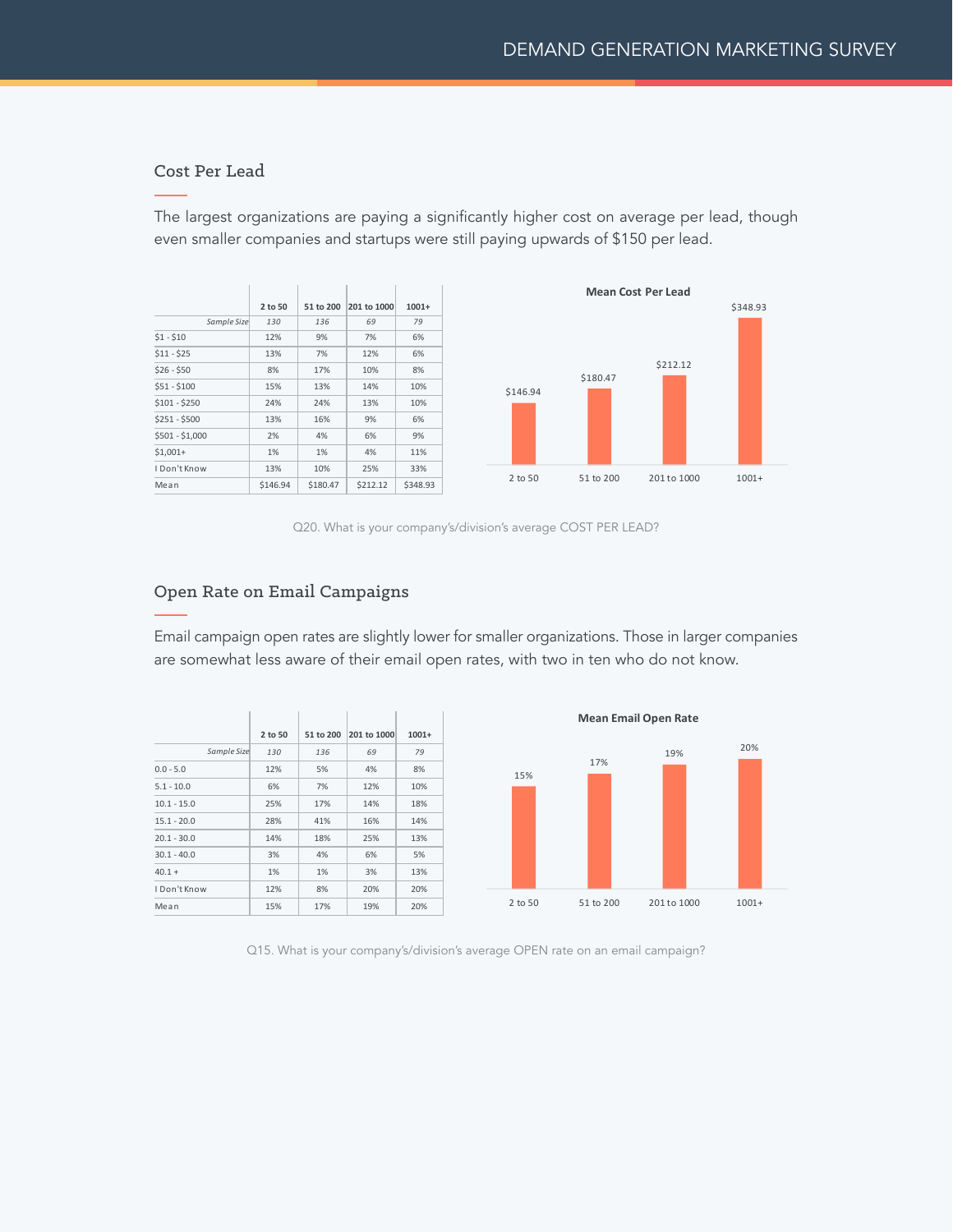#### Click-Through Rate on Email Campaigns

Click-through rates are on average similar across organization sizes, but nearly one in ten of those with over 1,000 employees achieve click-through rates greater than 15%. At the same time, companies over 1000 employees also were unsure of their average CTR about 1/3 of the time.



Q16. What is your company's/division's average CLICK-THROUGH rate (CTR) on an email campaign?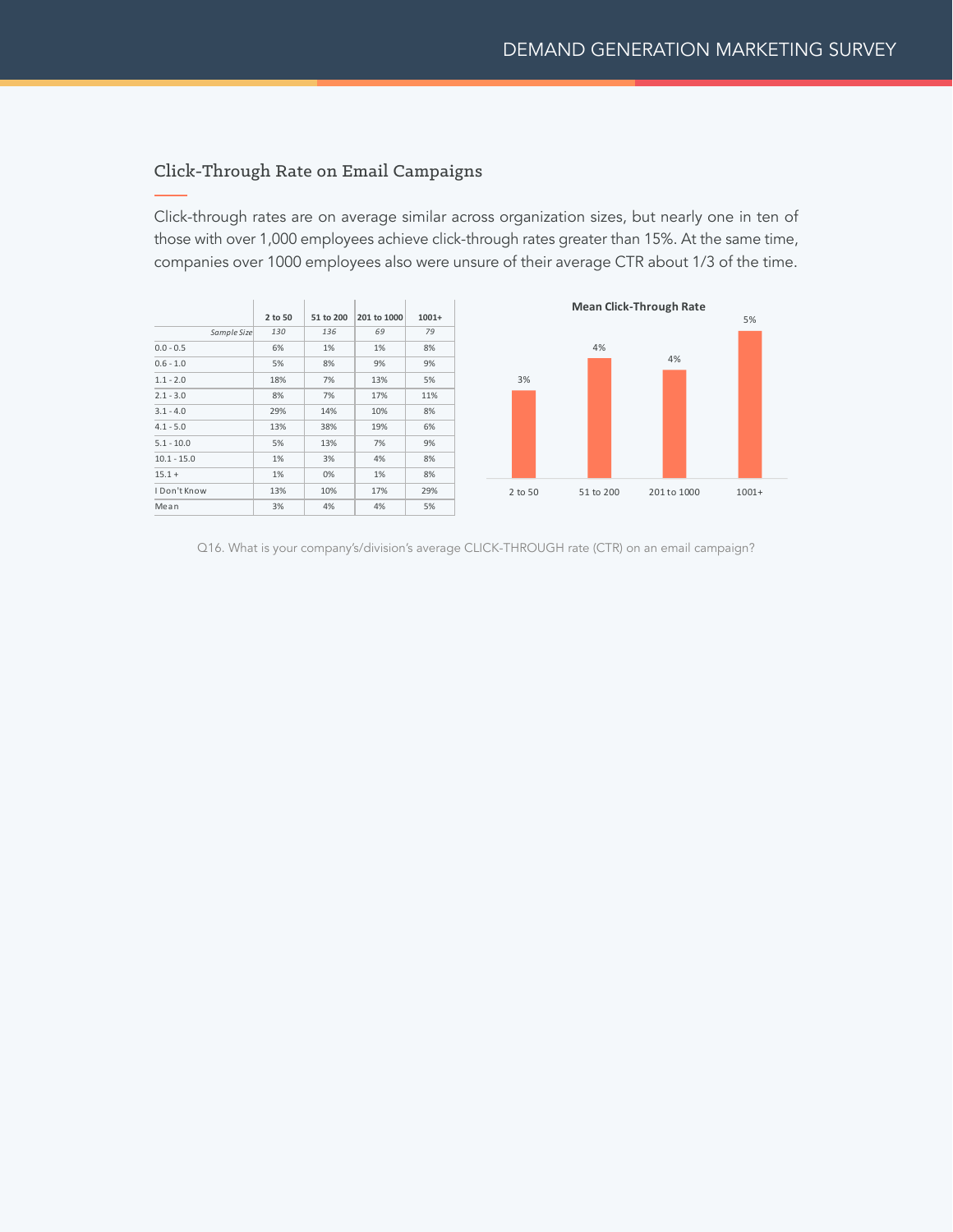### <span id="page-19-0"></span>Results By Revenue

We'll now break the data down by revenue realization. As with our other sections, additional data can be found in the appendix.

#### Achieving Revenue Goals

The majority of organizations with revenues of \$10 million or less are exceeding their revenue expectations. Half of those with revenues above \$500 million are achieving their revenue goals. These numbers suggest that the earlier stage companies we polled are experiencing faster growth, than those who might be more established in the market place.



Q7. To what extent is your company currently achieving revenue goals?

#### Website Visitors Per Month

Organizations with revenues exceeding \$500 million average almost 2 million website visitors per month, far more than companies who net less than \$500 million. Similar to CTR stats, Companies with \$500+ million in revenue were also the most likely to not know their website visitors per month.

|                     | Less than<br>\$1 Million | \$1 to 10<br><b>Million</b> | \$10 to 500<br><b>Million</b> | $$500+$<br><b>Million</b> |
|---------------------|--------------------------|-----------------------------|-------------------------------|---------------------------|
| Sample Size         | 104                      | 148                         | 83                            | 54                        |
| $1 - 1,000$         | 18%                      | 7%                          | 7%                            | 2%                        |
| $1,001 - 10,000$    | 16%                      | 23%                         | 28%                           | 4%                        |
| $10,001 - 100,000$  | 28%                      | 36%                         | 43%                           | 15%                       |
| 100,001 - 1,000,000 | 32%                      | 28%                         | 6%                            | 24%                       |
| $1,000,001 +$       | 3%                       | 1%                          | 7%                            | 35%                       |
| I Don't Know        | 3%                       | 5%                          | 8%                            | 20%                       |
| Mean                | 304040                   | 202304                      | 324138                        | 1967012                   |





Q9. How many website VISITORS does your company/division generate, on average, per month?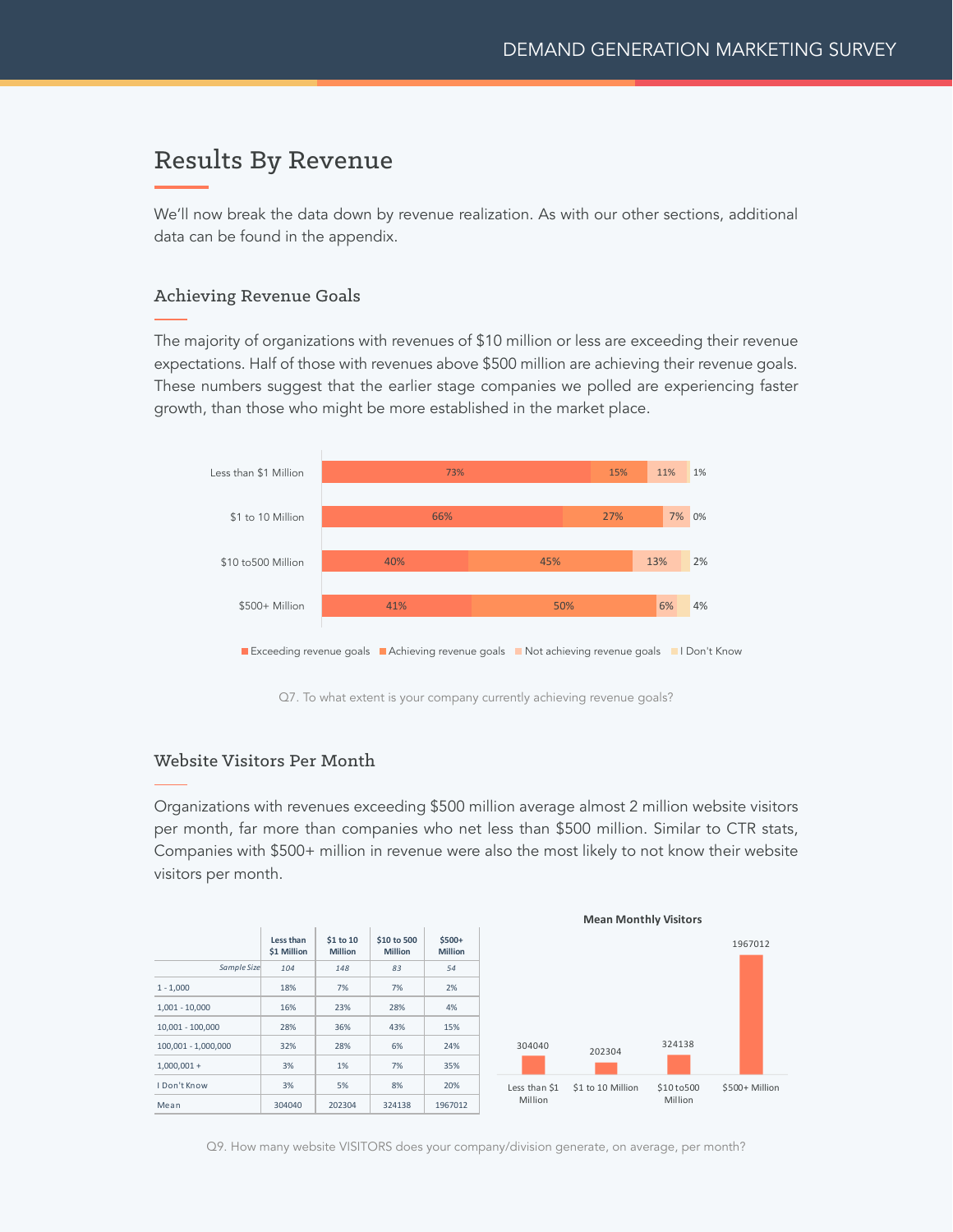#### Leads Generated Per Month

Organizations with revenues exceeding \$500 million more than double the average number of leads generated per month compared to organizations with less revenue. Three in ten from the largest organizations by revenue are unable to say how many leads they generate per month.



Q10. How many new LEADS does your company/division generate, on average, per month? Q11. How many new MQLs (Marketing Qualified Leads) does your company/division generate, on average, per month?

#### Sales Opportunities and New Customers Generated Per Month

Average sales opportunities and new customers generated per month are significantly higher for organizations with revenues above \$500 million.

|              |                          |                                | <b>Sales Opportunities</b>    |                           | <b>New Customers</b>     |                             |                               |                           |
|--------------|--------------------------|--------------------------------|-------------------------------|---------------------------|--------------------------|-----------------------------|-------------------------------|---------------------------|
|              | Less than<br>\$1 Million | $$1$ to $10$<br><b>Million</b> | \$10 to 500<br><b>Million</b> | $$500+$<br><b>Million</b> | Less than<br>\$1 Million | \$1 to 10<br><b>Million</b> | \$10 to 500<br><b>Million</b> | $$500+$<br><b>Million</b> |
| Sample Size  | 104                      | 148                            | 83                            | 54                        | 104                      | 148                         | 83                            | 54                        |
| $1 - 50$     | 17%                      | 16%                            | 22%                           | 4%                        | 17%                      | 22%                         | 27%                           | 9%                        |
| $51 - 100$   | 12%                      | 9%                             | 16%                           | 4%                        | 12%                      | 6%                          | 13%                           | 2%                        |
| $101 - 200$  | 24%                      | 4%                             | 8%                            | 4%                        | 16%                      | 3%                          | 8%                            | 9%                        |
| $201 - 300$  | 20%                      | 3%                             | 10%                           | 4%                        | 20%                      | 5%                          | 7%                            | 2%                        |
| $301 - 400$  | 13%                      | 27%                            | 5%                            | 6%                        | 20%                      | 12%                         | 7%                            | 4%                        |
| $401 - 500$  | 6%                       | 16%                            | 1%                            | 2%                        | 7%                       | 27%                         | 4%                            | 4%                        |
| $501 - 800$  | 5%                       | 14%                            | 20%                           | 22%                       | 3%                       | 17%                         | 14%                           | 24%                       |
| $801 +$      | 3%                       | 1%                             | 10%                           | 31%                       | 4%                       | 2%                          | 11%                           | 33%                       |
| I Don't Know | 0%                       | 10%                            | 8%                            | 24%                       | 1%                       | 5%                          | 8%                            | 13%                       |
| Mean         | 227                      | 302                            | 305                           | 586                       | 238                      | 322                         | 294                           | 557                       |

Q12. How many new SALES OPPORTUNITIES does your company/division generate, on average, per month? Q13. How many new CUSTOMERS does your company/division acquire, on average, per month?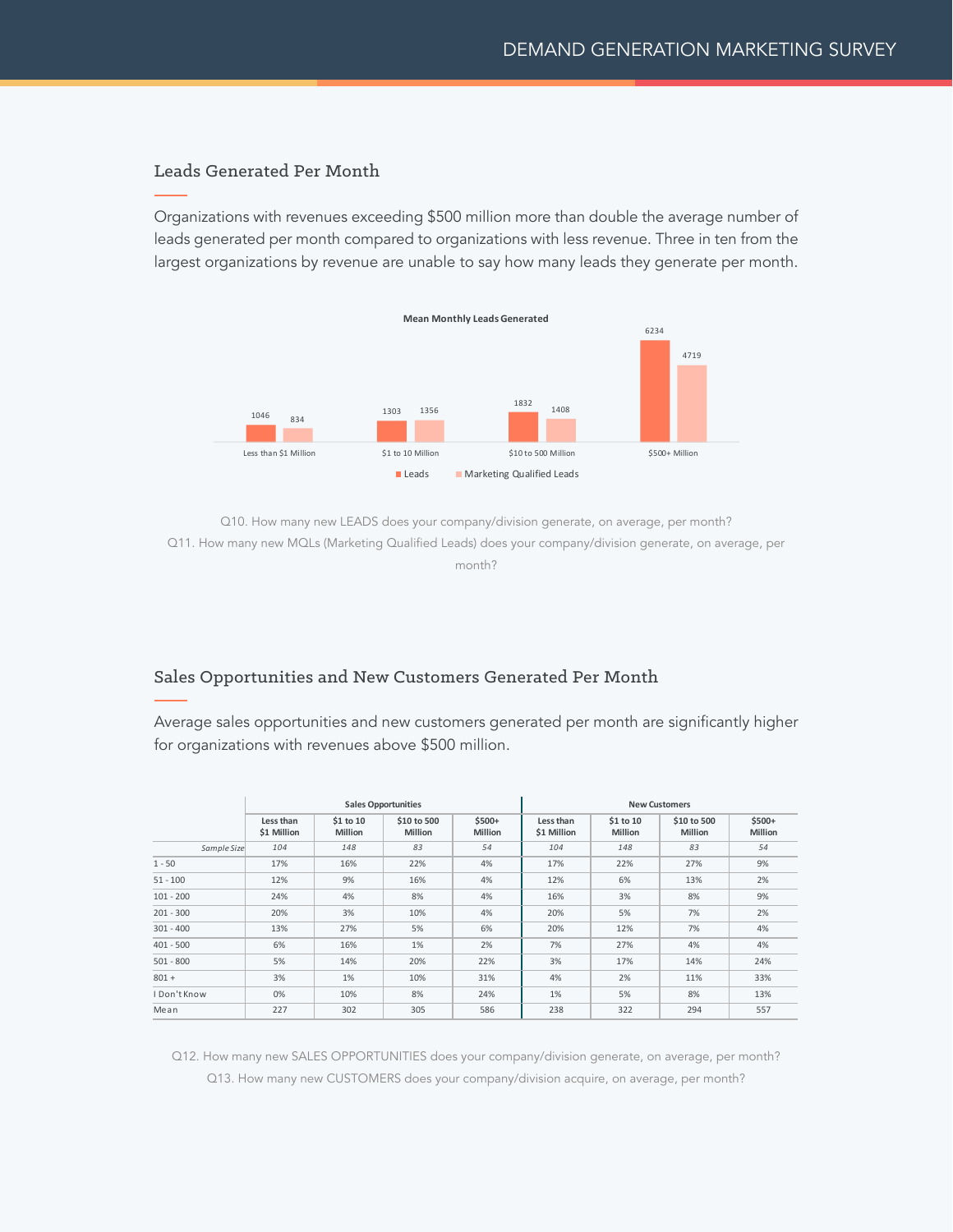#### Sales Opportunities and New Customers Generated Per Month

Average sales opportunities and new customers generated per month are significantly higher for organizations with revenues above \$500 million, while they are roughly the same for companies netting under \$500 million.



Q12. How many new SALES OPPORTUNITIES does your company/division generate, on average, per month? Q13. How many new CUSTOMERS does your company/division acquire, on average, per month?

#### Cost Per Lead

Organizations with revenues exceeding \$500 million pay on average more than double the cost per lead than organizations with lower revenue. Interestingly enough, organizations with \$10-500 million in revenue pay less than those with \$1-10 million in revenue.

|                 | Less than   | \$1 to 10      | \$10 to 500 | $$500+$        | <b>Mean Cost Per Lead</b>                         |                |  |  |
|-----------------|-------------|----------------|-------------|----------------|---------------------------------------------------|----------------|--|--|
|                 | \$1 Million | <b>Million</b> | Million     | <b>Million</b> |                                                   | \$429.01       |  |  |
| Sample Size     | 104         | 148            | 83          | 54             |                                                   |                |  |  |
| $$1 - $10$      | 13%         | 6%             | 10%         | 4%             |                                                   |                |  |  |
| $$11 - $25$     | 15%         | 8%             | 12%         | 4%             |                                                   |                |  |  |
| $$26 - $50$     | 8%          | 14%            | 13%         | 7%             |                                                   |                |  |  |
| $$51 - $100$    | 9%          | 19%            | 17%         | 6%             | \$184.64<br>\$179.48<br>\$166.01                  |                |  |  |
| $$101 - $250$   | 31%         | 21%            | 14%         | 7%             |                                                   |                |  |  |
| $$251 - $500$   | 16%         | 12%            | 10%         | 13%            |                                                   |                |  |  |
| $$501 - $1,000$ | 3%          | 2%             | 6%          | 13%            |                                                   |                |  |  |
| $$1,001+$       | 1%          | 4%             | 2%          | 11%            |                                                   |                |  |  |
| I Don't Know    | 4%          | 14%            | 16%         | 35%            | \$1 to 10 Million<br>\$10 to 500<br>Less than \$1 | \$500+ Million |  |  |
| Mean            | \$166.01    | \$184.64       | \$179.48    | \$429.01       | Million<br>Million                                |                |  |  |

Q20. What is your company's/division's average COST PER LEAD?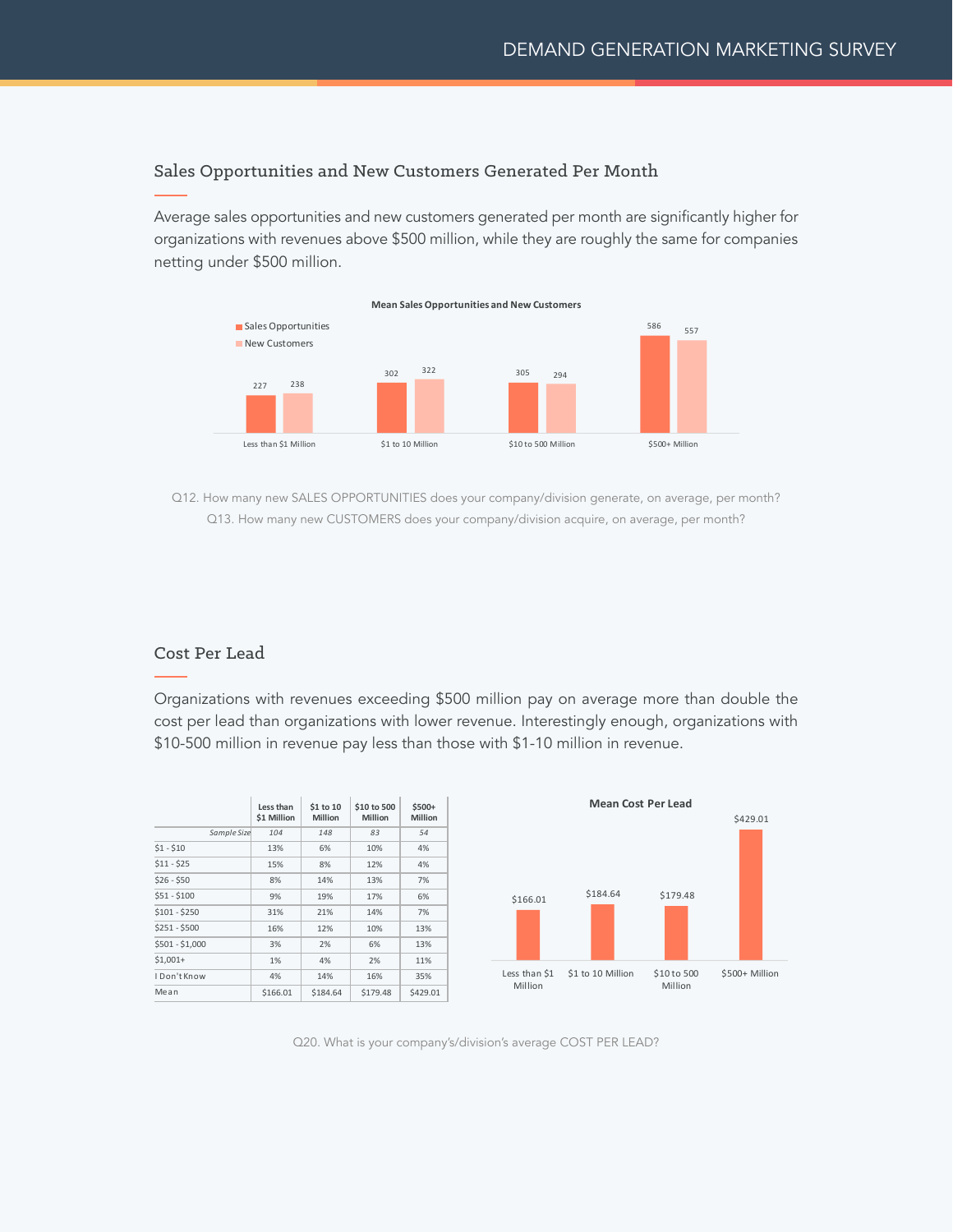#### Open Rate on Email Campaigns

Organizations with revenues exceeding \$500 million are able to achieve a significantly higher average open rate on email campaigns. Mid-size revenue companies remain stagnant with similar email performance as companies achieving less revenue. One could make the correlation that better email open rates correspond with greater revenue.



Q15. What is your company's/division's average OPEN rate on an email campaign?

#### Click-Through Rate on Email Campaigns

Click-through rates for email campaigns are significantly lower for organizations with revenues of \$1 million or less. As with open rate, CTR remains stagnant for midsize-revenue companies. One could make the correlation that better email open and click-through rates correspond with greater revenue.

|               | Less than<br>\$1 Million | \$1 to 10<br><b>Million</b> | \$10 to 500<br><b>Million</b> | $$500+$<br><b>Million</b> | M                     |
|---------------|--------------------------|-----------------------------|-------------------------------|---------------------------|-----------------------|
| Sample Size   | 104                      | 148                         | 83                            | 54                        |                       |
| $0.0 - 0.5$   | 5%                       | 2%                          | 4%                            | 6%                        |                       |
| $0.6 - 1.0$   | 13%                      | 6%                          | 8%                            | 4%                        |                       |
| $1.1 - 2.0$   | 17%                      | 7%                          | 13%                           | 11%                       |                       |
| $2.1 - 3.0$   | 11%                      | 7%                          | 14%                           | 7%                        | 3%                    |
| $3.1 - 4.0$   | 26%                      | 19%                         | 12%                           | 7%                        |                       |
| $4.1 - 5.0$   | 15%                      | 34%                         | 18%                           | 9%                        |                       |
| $5.1 - 10.0$  | 5%                       | 14%                         | 8%                            | 7%                        |                       |
| $10.1 - 15.0$ | 0%                       | 1%                          | 7%                            | 13%                       |                       |
| $15.1 +$      | 1%                       | 0%                          | 1%                            | 9%                        | \$1t<br>Less than \$1 |
| I Don't Know  | 7%                       | 11%                         | 13%                           | 26%                       | Million               |
| Mean          | 3%                       | 4%                          | 4%                            | 6%                        |                       |



Q16. What is your company's/division's average CLICK-THROUGH rate (CTR) on an email campaign?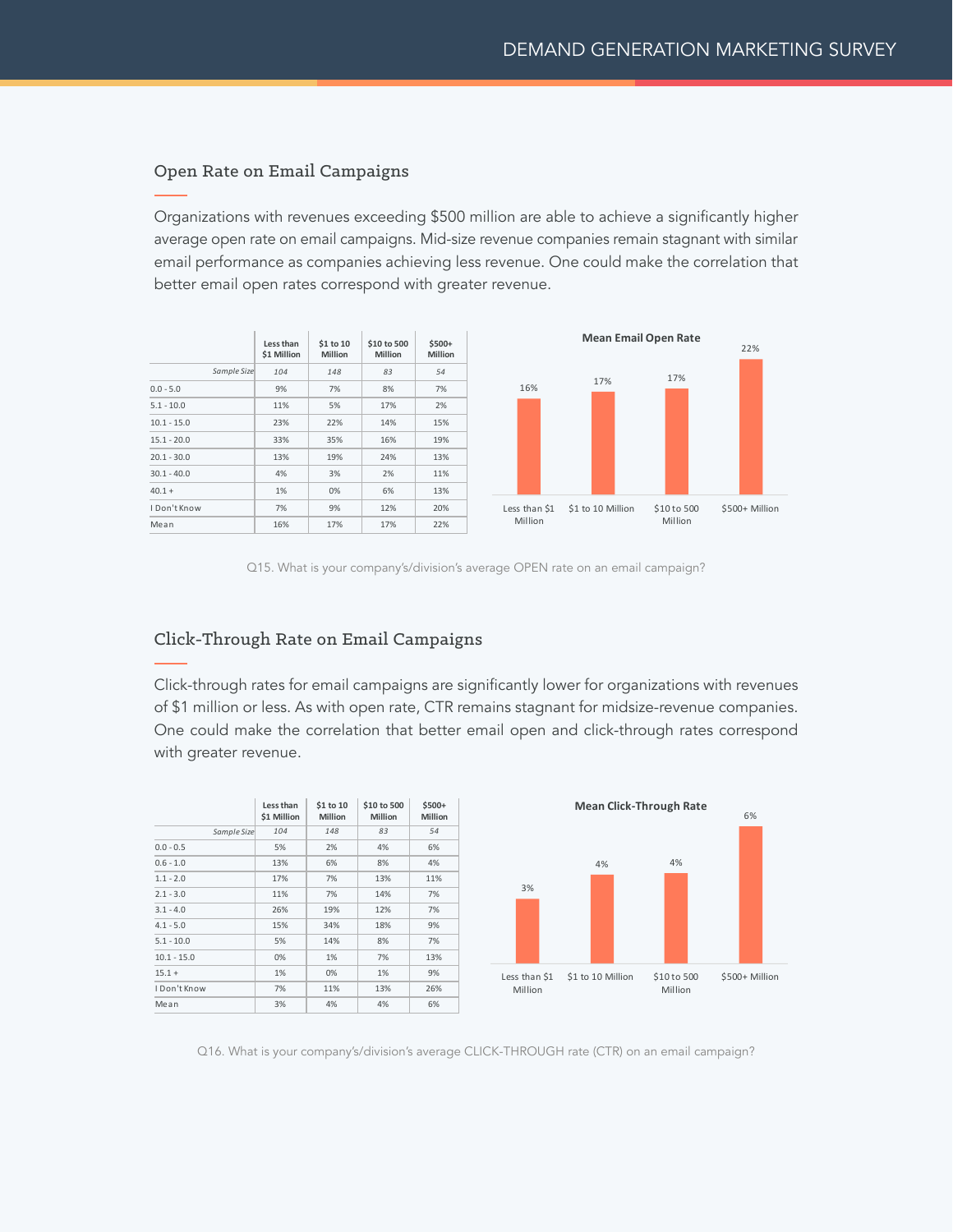## <span id="page-23-0"></span>Results By Revenue Achievement

In this section, we look at the data broken down by a company's ability to over or under achieve on revenue attainment.

#### Marketing Tactics

The top marketing tactics used by organizations exceeding their revenue goals are content creation (67%), online advertising (49%) and branding/public relations (43%).

|                                      | Exceeding | Achieving | <b>Not Achieving</b> |
|--------------------------------------|-----------|-----------|----------------------|
| Sample Size                          | 234       | 129       | 38                   |
| Content Creation                     | 65%       | 17%       | 32%                  |
| Online Advertising/Media Placement   | 49%       | 40%       | 29%                  |
| Branding/Public Relations            | 43%       | 43%       | 45%                  |
| Email Marketing                      | 36%       | 29%       | 45%                  |
| Traditional Ads                      | 41%       | 26%       | 21%                  |
| Social Media Marketing               | 17%       | 37%       | 37%                  |
| Website Design & Optimization        | 11%       | 33%       | 29%                  |
| Marketing Automation/Lead Management | 14%       | 26%       | 18%                  |
| Trade Shows/Events                   | 8%        | 24%       | 26%                  |
| Search Engine Optimization           | 8%        | 16%       | 11%                  |
| Telemarketing                        | 6%        | 6%        | 3%                   |
| Other                                | 1%        | 4%        | 5%                   |

Q8. Of the following marketing tactics, which three currently receive the most marketing budget allocation? Bold indicates top 3 per revenue segment

#### Website Visitors Per Month

Average monthly website visitors are relatively similar across revenue achievement levels. One in four of those not achieving their revenue goals do not know their monthly visitor numbers.

|                     | Exceeding | Achieving | <b>Not Achieving</b> |
|---------------------|-----------|-----------|----------------------|
| Sample Size         | 234       | 129       | 38                   |
| $1 - 1.000$         | 5%        | 12%       | 29%                  |
| $1,001 - 10,000$    | 19%       | 22%       | 13%                  |
| 10,001 - 100,000    | 15%       | 13%       | 5%                   |
| 100,001 - 1,000,000 | 35%       | 7%        | 3%                   |
| $1,000,001 +$       | 7%        | 9%        | 8%                   |
| I Don't Know        | 5%        | 12%       | 24%                  |
| Mean                | 495285    | 450197    | 480793               |

**Mean Monthly Visitors**



Q9. How many website VISITORS does your company/division generate, on average, per month?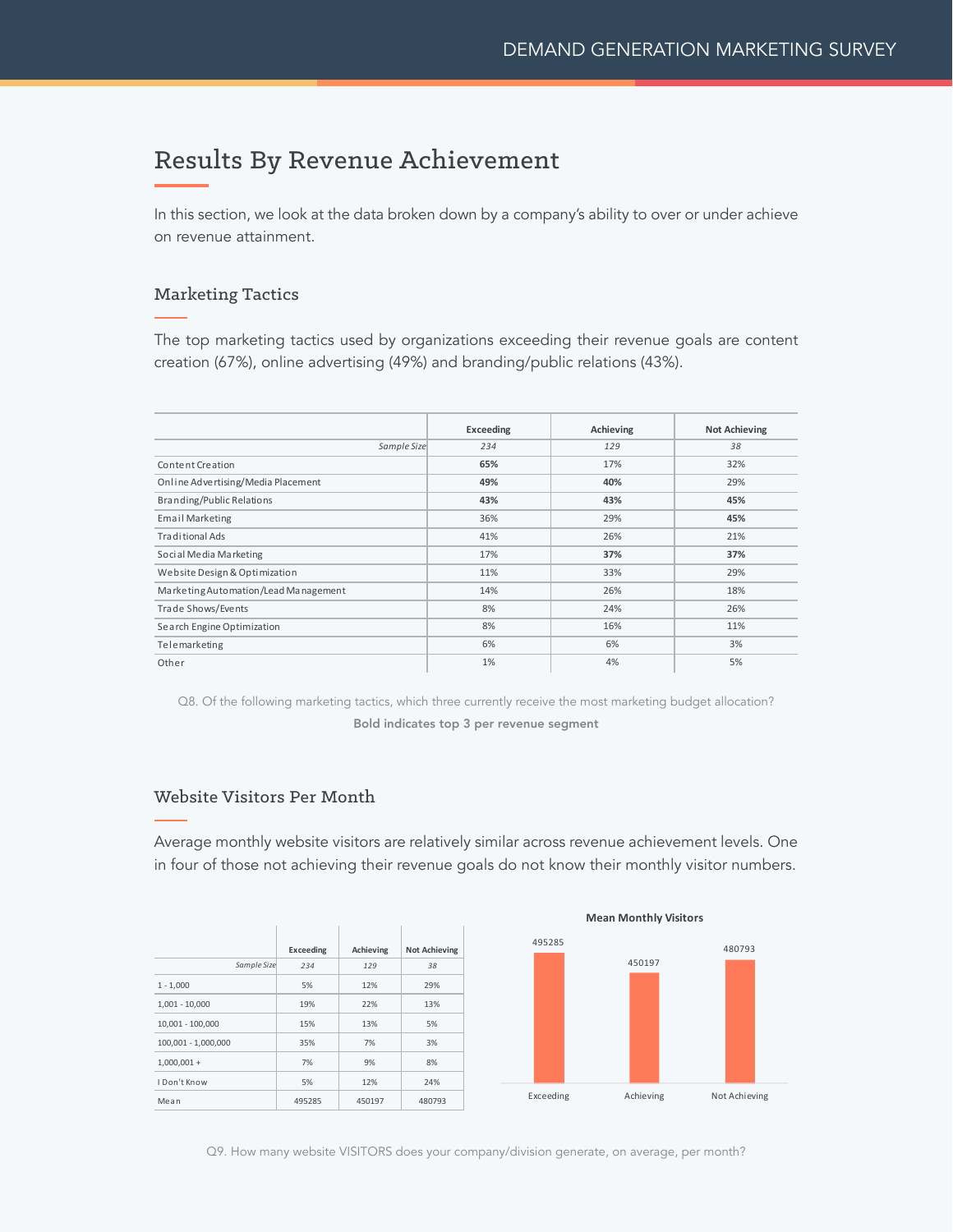#### Leads Generated Per Month

Despite website visitors actually being about the same for those who are and are not achieving their revenue goals, those organizations not meeting their revenue goals are generating fewer leads per month. An improved lead generation strategy could be a missing piece to the success of those organizations.

|                  |           | <b>Leads Generated</b> |                      |           | <b>Marketing Qualified Leads Generated</b> |                      |
|------------------|-----------|------------------------|----------------------|-----------|--------------------------------------------|----------------------|
|                  | Exceeding | Achieving              | <b>Not Achieving</b> | Exceeding | Achieving                                  | <b>Not Achieving</b> |
| Sample Size      | 234       | 129                    | 38                   | 234       | 129                                        | 38                   |
| $1 - 100$        | 6%        | 25%                    | 42%                  | 8%        | 28%                                        | 45%                  |
| $101 - 500$      | 22%       | 16%                    | 16%                  | 18%       | 18%                                        | 11%                  |
| $501 - 1,000$    | 24%       | 12%                    | 11%                  | 27%       | 12%                                        | 8%                   |
| $1,001 - 2,500$  | 24%       | 8%                     | 8%                   | 21%       | 9%                                         | 5%                   |
| $2,501 - 5,000$  | 9%        | 8%                     | 3%                   | 12%       | 6%                                         | 0%                   |
| $5,001 - 10,000$ | 5%        | 6%                     | 0%                   | 4%        | 2%                                         | 0%                   |
| $10,001 +$       | 4%        | 7%                     | 3%                   | 2%        | 4%                                         | 0%                   |
| I Don't Know     | 6%        | 18%                    | 18%                  | 6%        | 21%                                        | 32%                  |
| Mean             | 1919      | 2122                   | 794                  | 1741      | 1397                                       | 300                  |

Q10. How many new LEADS does your company/division generate, on average, per month? Q11. How many new MQLs (Marketing Qualified Leads) does your company/division generate, on average, per month?

#### Leads Generated Per Month

Despite website visitors actually being about the same for those who are and are not achieving their revenue goals, those organizations not meeting their revenue goals are generating fewer leads per month. Organizations exceeding or meeting revenue goals are on average generating more than twice as many leads per month than those not meeting their revenue goals.

An improved lead generation strategy could be a missing piece to the success of those organizations.



Q10. How many new LEADS does your company/division generate, on average, per month? Q11. How many new MQLs (Marketing Qualified Leads) does your company/division generate, on average, per month?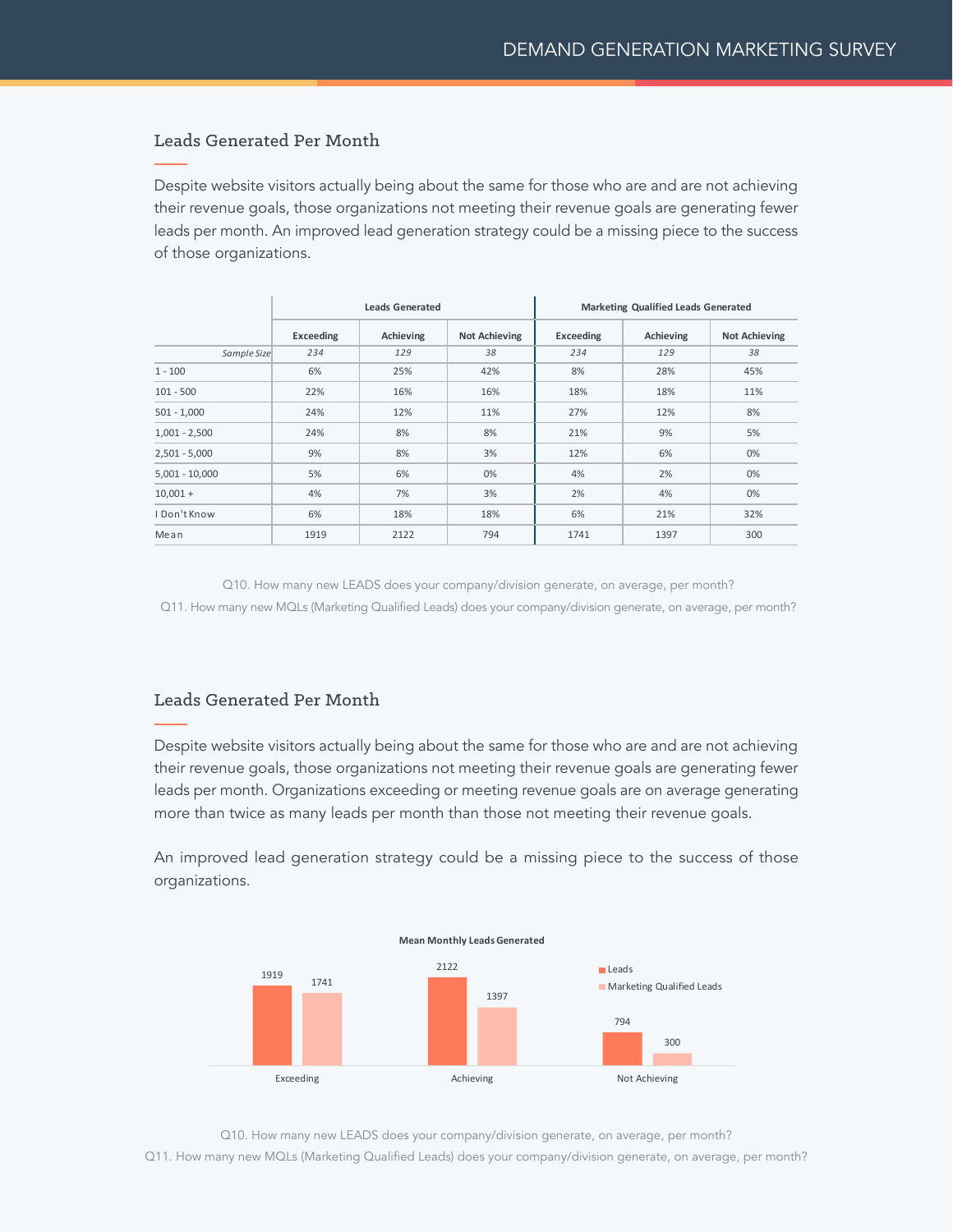#### Sales Opportunities and New Customers Generated Per Month

More than half of those not meeting revenue goals are generating 50 or fewer sales opportunities and new customers per month. Organizations that are exceeding their revenue goals are able to generate a significantly higher number of sales opportunities and new customers per month.



Q12. How many new SALES OPPORTUNITIES does your company/division generate, on average, per month? Q13. How many new CUSTOMERS does your company/division acquire, on average, per month?

#### Cost Per Lead

Organizations exceeding revenue goals are willing to spend more per lead. One in three of those not meeting their goals do not know their average cost per lead.



Q20. What is your company's/division's average COST PER LEAD?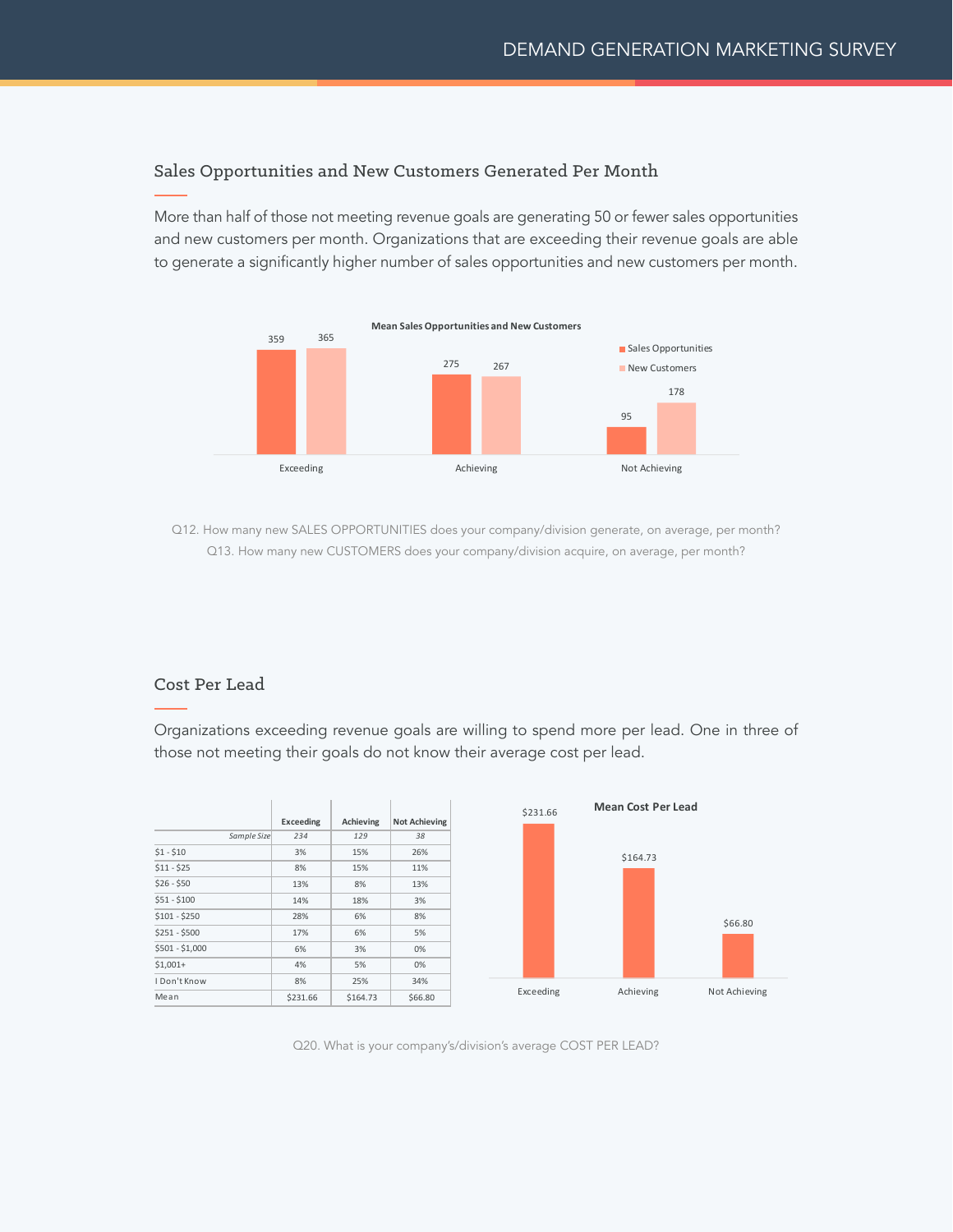#### Open Rate on Email Campaigns

Organizations not meeting revenue goals generally have a lower email open rate, including one in three with an open rate lower than 10%.



Q15. What is your company's/division's average OPEN rate on an email campaign?

#### Click-Through Rate on Email Campaigns

The average click-through rate for organizations failing to meet their revenue goals is roughly half of the rate for those organizations meeting or exceeding their goals. This coupled with the stats on open rate indicate that email performance is correlated strongly with revenue achievement.

|               | Exceeding | Achieving | <b>Not Achieving</b> |
|---------------|-----------|-----------|----------------------|
| Sample Size   | 234       | 129       | 38                   |
| $0.0 - 0.5$   | 2%        | 5%        | 11%                  |
| $0.6 - 1.0$   | 4%        | 10%       | 26%                  |
| $1.1 - 2.0$   | 12%       | 10%       | 8%                   |
| $2.1 - 3.0$   | 8%        | 15%       | 11%                  |
| $3.1 - 4.0$   | 21%       | 12%       | 8%                   |
| $4.1 - 5.0$   | 29%       | 13%       | 5%                   |
| $5.1 - 10.0$  | 12%       | 5%        | 0%                   |
| $10.1 - 15.0$ | 3%        | 5%        | 0%                   |
| $15.1 +$      | 2%        | 2%        | 0%                   |
| I Don't Know  | 6%        | 22%       | 32%                  |
| Mean          | 4%        | 4%        | 2%                   |



Q16. What is your company's/division's average CLICK-THROUGH rate (CTR) on an email campaign?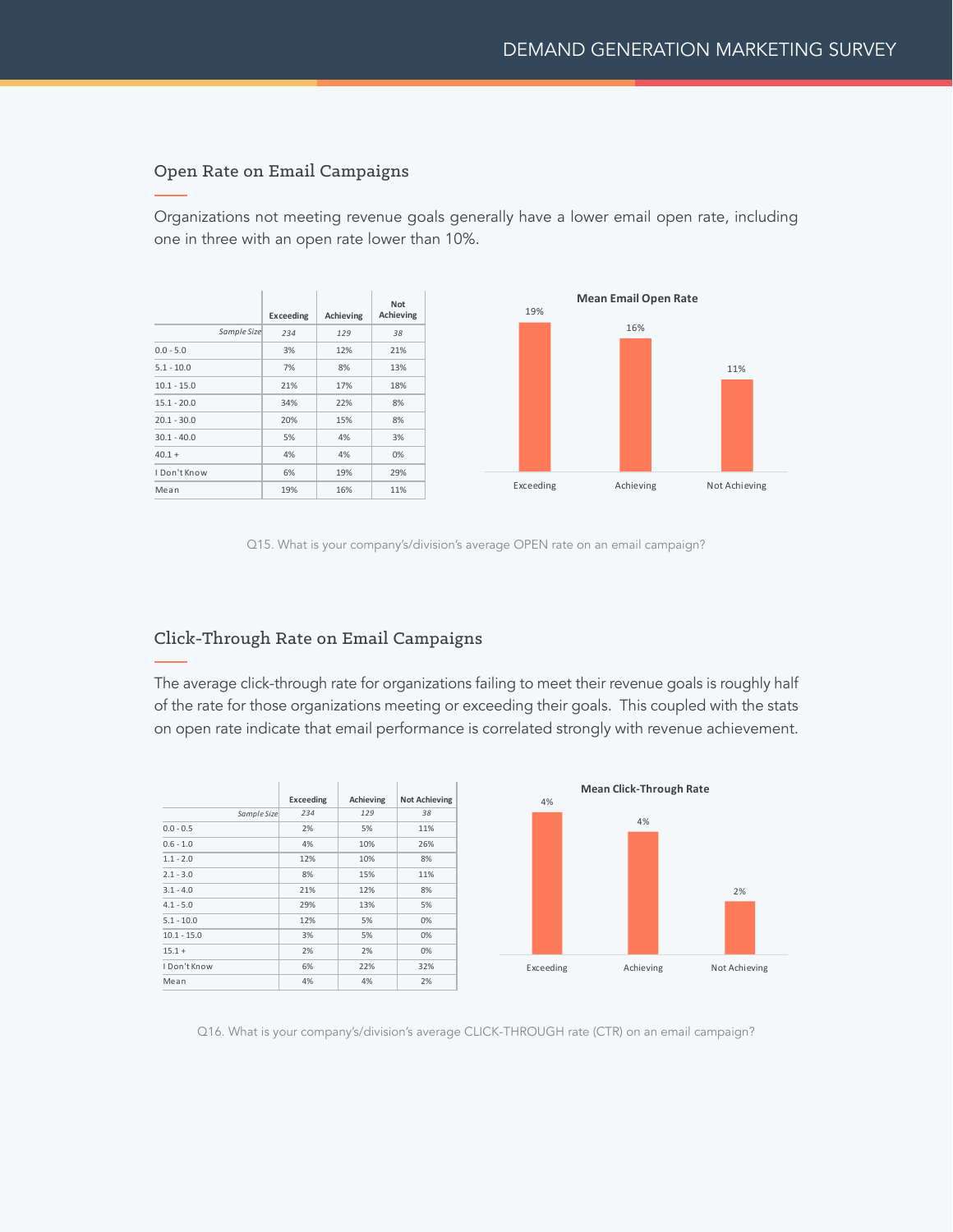## <span id="page-27-0"></span>Appendix

#### Website Visitors Per Month

|                     | Consumer<br>Products | Marketing<br>Agencies | <b>IT &amp; Services</b> | <b>Financial Services</b> | Healthcare &<br>Medical | Industrial &<br>Manufacturing | Media &<br>Publishing | Education | Non-profit |
|---------------------|----------------------|-----------------------|--------------------------|---------------------------|-------------------------|-------------------------------|-----------------------|-----------|------------|
| Sample Size         | 95                   | 97                    | 32                       | 28                        | 22                      | 21                            | 19                    | 18        | 15         |
| $1 - 1,000$         | 4%                   | 2%                    | 9%                       | 4%                        | 9%                      | 24%                           | 16%                   | 6%        | 7%         |
| $1.001 - 10.000$    | 14%                  | 20%                   | 16%                      | 32%                       | 27%                     | 24%                           | 16%                   | 22%       | 33%        |
| 10.001 - 100.000    | 41%                  | 31%                   | 22%                      | 43%                       | 27%                     | 19%                           | 21%                   | 50%       | 40%        |
| 100,001 - 1,000,000 | 37%                  | 41%                   | 13%                      | 4%                        | 18%                     | 5%                            | 5%                    | 0%        | 7%         |
| $1,000,001 +$       | 4%                   | 1%                    | 28%                      | 11%                       | 5%                      | 14%                           | 21%                   | 6%        | 0%         |
| I Don't Know        | 0%                   | 5%                    | 13%                      | 7%                        | 14%                     | 14%                           | 21%                   | 17%       | 13%        |
| Mean                | 371616               | 290984                | 1481571                  | 542115                    | 289684                  | 657500                        | 854867                | 228500    | 68692      |

Q9. How many website VISITORS does your company/division generate, on average, per month?

|                  |             | Consumer<br>Products | Marketing<br>Agencies | IT&<br>Services | Financial<br><b>Services</b> | Healthcare<br>& Medical | Industrial &<br>Manufacturing | Media &<br>Publishing | Education | Non-profit |
|------------------|-------------|----------------------|-----------------------|-----------------|------------------------------|-------------------------|-------------------------------|-----------------------|-----------|------------|
|                  | Sample Size | 95                   | 97                    | 32              | 28                           | 22                      | 21                            | 19                    | 18        | 15         |
| $1 - 100$        |             | 5%                   | 5%                    | 16%             | 7%                           | 18%                     | 43%                           | 32%                   | 17%       | 7%         |
| $101 - 500$      |             | 28%                  | 16%                   | 25%             | 29%                          | 5%                      | 10%                           | 0%                    | 22%       | 20%        |
| $501 - 1,000$    |             | 35%                  | 19%                   | 9%              | 18%                          | 14%                     | 10%                           | 21%                   | 17%       | 13%        |
| $1,001 - 2,500$  |             | 17%                  | 36%                   | 0%              | 7%                           | 9%                      | 10%                           | 11%                   | 17%       | 7%         |
| $2,501 - 5,000$  |             | 6%                   | 15%                   | 9%              | 7%                           | 18%                     | 0%                            | 5%                    | 0%        | 0%         |
| $5,001 - 10,000$ |             | 4%                   | 2%                    | 13%             | 7%                           | 14%                     | 14%                           | 0%                    | 0%        | 0%         |
| $10,001+$        |             | 2%                   | 0%                    | 19%             | 18%                          | 5%                      | 5%                            | 5%                    | 6%        | 0%         |
| I Don't Know     |             | 2%                   | 6%                    | 9%              | 7%                           | 18%                     | 10%                           | 26%                   | 22%       | 53%        |
| Mean             |             | 1437                 | 1660                  | 3660            | 3163                         | 2986                    | 2029                          | 1468                  | 1346      | 600        |

#### Leads Generated Per Month

Q10. How many new LEADS does your company/division generate, on average, per month?

#### Marketing Qualified Leads Generated Per Month

|                  | Consumer<br>Products | Marketing<br>Agencies | IT&<br>Services | Financial<br>Services | Healthcare<br>& Medical | Industrial &<br>Manufacturing | Media &<br>Publishing | Education | Non-profit |
|------------------|----------------------|-----------------------|-----------------|-----------------------|-------------------------|-------------------------------|-----------------------|-----------|------------|
| Sample Size      | 95                   | 97                    | 32              | 28                    | 22                      | 21                            | 19                    | 18        | 15         |
| $1 - 100$        | 6%                   | 4%                    | 22%             | 7%                    | 14%                     | 43%                           | 32%                   | 28%       | 33%        |
| $101 - 500$      | 35%                  | 5%                    | 22%             | 43%                   | 9%                      | 5%                            | 0%                    | 17%       | 7%         |
| $501 - 1,000$    | 32%                  | 33%                   | 3%              | 14%                   | 18%                     | 19%                           | 21%                   | 6%        | 0%         |
| $1,001 - 2,500$  | 16%                  | 30%                   | 6%              | 4%                    | 23%                     | 5%                            | 11%                   | 17%       | 7%         |
| $2,501 - 5,000$  | 7%                   | 20%                   | 9%              | 11%                   | 14%                     | 5%                            | 5%                    | 0%        | 0%         |
| $5,001 - 10,000$ | 1%                   | 1%                    | 16%             | 4%                    | 5%                      | 10%                           | 0%                    | 6%        | 0%         |
| $10,001+$        | 1%                   | 0%                    | 9%              | 14%                   | 0%                      | 5%                            | 0%                    | 0%        | 0%         |
| I Don't Know     | 2%                   | 7%                    | 13%             | 4%                    | 18%                     | 10%                           | 32%                   | 28%       | 53%        |
| Mean             | 1104                 | 1724                  | 3052            | 2489                  | 1736                    | 1803                          | 812                   | 1127      | 329        |

Q11. How many new MQLs (Marketing Qualified Leads) does your company/division generate, on average,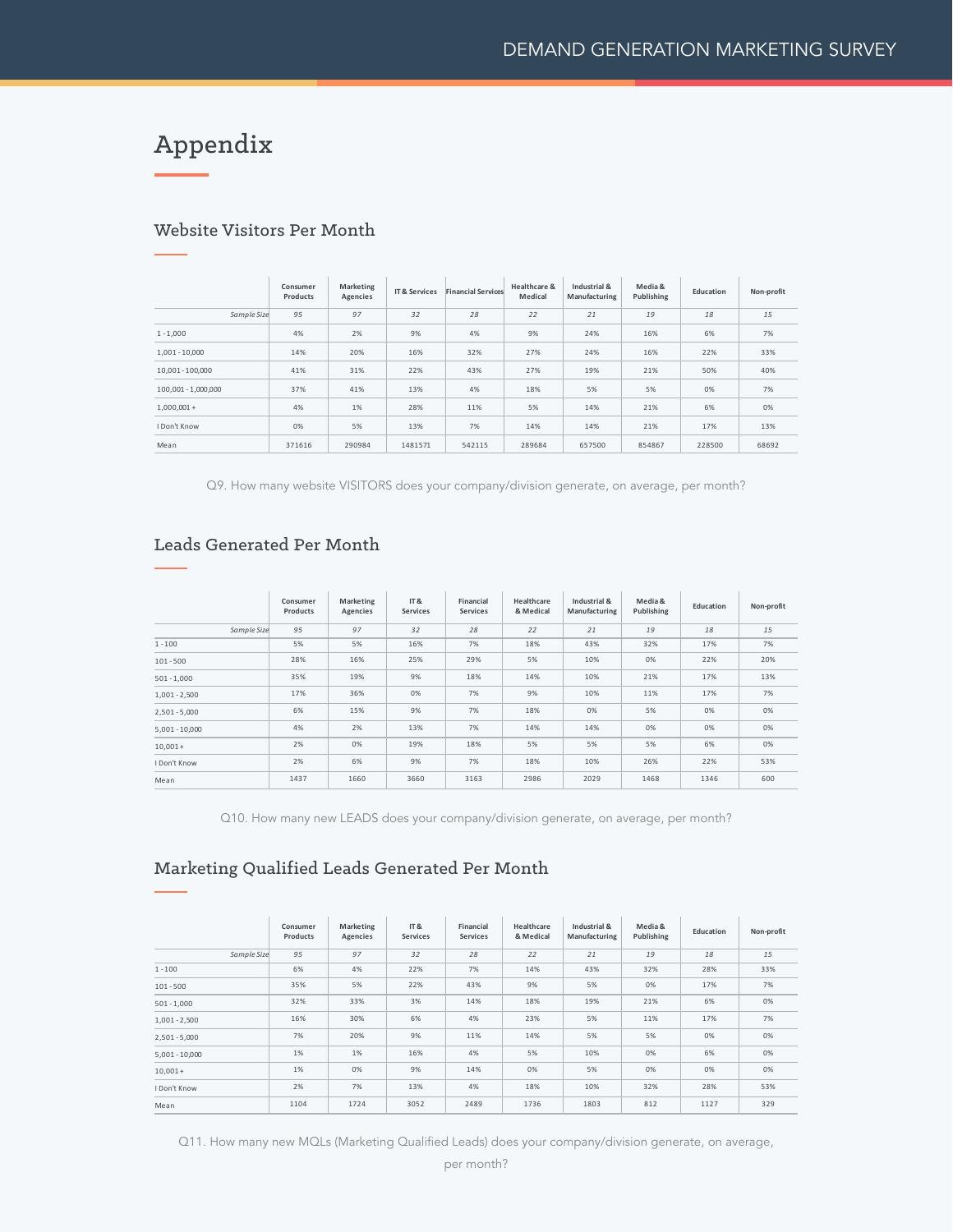|              | Consumer<br>Products | Marketing<br>Agencies | IT&<br>Services | Financial<br>Services | Healthcare<br>& Medical | Industrial &<br>Manufacturing | Media &<br>Publishing | Education | Non-profit |
|--------------|----------------------|-----------------------|-----------------|-----------------------|-------------------------|-------------------------------|-----------------------|-----------|------------|
| Sample Size  | 95                   | 97                    | 32              | 28                    | 22                      | 21                            | 19                    | 18        | 15         |
| $1 - 50$     | 7%                   | 6%                    | 19%             | 21%                   | 5%                      | 33%                           | 32%                   | 22%       | 20%        |
| $51 - 100$   | 6%                   | 2%                    | 3%              | 18%                   | 23%                     | 10%                           | 11%                   | 11%       | 27%        |
| $101 - 200$  | 24%                  | 3%                    | 9%              | 4%                    | 5%                      | 10%                           | 11%                   | 11%       | 0%         |
| $201 - 300$  | 24%                  | 2%                    | 13%             | 11%                   | 9%                      | 0%                            | 0%                    | 0%        | 7%         |
| $301 - 400$  | 17%                  | 36%                   | 0%              | 7%                    | 14%                     | 5%                            | 5%                    | 0%        | 0%         |
| $401 - 500$  | 5%                   | 22%                   | 0%              | 7%                    | 0%                      | 0%                            | 5%                    | 11%       | 0%         |
| $501 - 800$  | 5%                   | 22%                   | 28%             | 7%                    | 14%                     | 24%                           | 16%                   | 11%       | 0%         |
| $801 +$      | 8%                   | 1%                    | 16%             | 21%                   | 14%                     | 10%                           | 5%                    | 6%        | 0%         |
| I Don't Know | 2%                   | 6%                    | 13%             | 4%                    | 18%                     | 10%                           | 16%                   | 28%       | 47%        |
| Mean         | 292                  | 395                   | 416             | 339                   | 348                     | 302                           | 260                   | 266       | 79         |

#### Sale Opportunities Generated Per Month

Q12. How many new SALES OPPORTUNITIES does your company/division generate, on average, per month?

#### New Customers Generated Per Month

|              | Consumer<br>Products | Marketing<br>Agencies | IT&<br>Services | Financial<br><b>Services</b> | Healthcare<br>& Medical | Industrial &<br>Manufacturing | Media &<br>Publishing | Education | Non-profit |
|--------------|----------------------|-----------------------|-----------------|------------------------------|-------------------------|-------------------------------|-----------------------|-----------|------------|
| Sample Size  | 95                   | 97                    | 32              | 28                           | 22                      | 21                            | 19                    | 18        | 15         |
| $1 - 50$     | 7%                   | 7%                    | 22%             | 32%                          | 14%                     | 29%                           | 32%                   | 28%       | 53%        |
| $51 - 100$   | 6%                   | 3%                    | 9%              | 11%                          | 5%                      | 14%                           | 5%                    | 11%       | 20%        |
| $101 - 200$  | 18%                  | 1%                    | 9%              | 11%                          | 5%                      | 10%                           | 5%                    | 11%       | 0%         |
| $201 - 300$  | 23%                  | 3%                    | 3%              | 4%                           | 18%                     | 5%                            | 5%                    | 6%        | 0%         |
| $301 - 400$  | 23%                  | 15%                   | 9%              | 7%                           | 5%                      | 0%                            | 0%                    | 0%        | 0%         |
| $401 - 500$  | 6%                   | 40%                   | 3%              | 4%                           | 5%                      | 0%                            | 16%                   | 0%        | 0%         |
| $501 - 800$  | 7%                   | 23%                   | 19%             | 7%                           | 23%                     | 24%                           | 5%                    | 11%       | 0%         |
| $801 +$      | 6%                   | 3%                    | 16%             | 18%                          | 14%                     | 10%                           | 11%                   | 11%       | 7%         |
| I Don't Know | 2%                   | 4%                    | 9%              | 7%                           | 14%                     | 10%                           | 21%                   | 22%       | 20%        |
| Mean         | 301                  | 416                   | 363             | 301                          | 408                     | 315                           | 276                   | 274       | 103        |

Q13. How many new CUSTOMERS does your company/division acquire, on average, per month?

#### Cost Per Lead

|                 | Consumer<br>Products | Marketing<br>Agencies | IT&<br>Services | Financial<br><b>Services</b> | Healthcare<br>& Medical | Industrial &<br>Manufacturing | Media &<br>Publishing | Education | Non-profit |
|-----------------|----------------------|-----------------------|-----------------|------------------------------|-------------------------|-------------------------------|-----------------------|-----------|------------|
|                 |                      |                       |                 |                              |                         |                               |                       |           |            |
| Sample Size     | 95                   | 97                    | 32              | 28                           | 22                      | 21                            | 19                    | 18        | 15         |
| $$1 - $10$      | 6%                   | 2%                    | 3%              | 4%                           | 14%                     | 24%                           | 26%                   | 22%       | 20%        |
| $$11 - $25$     | 11%                  | 3%                    | 6%              | 25%                          | 5%                      | 0%                            | 5%                    | 17%       | 13%        |
| $$26 - $50$     | 12%                  | 15%                   | 16%             | 14%                          | 14%                     | 5%                            | 0%                    | 11%       | 0%         |
| $$51 - $100$    | 12%                  | 24%                   | 9%              | 7%                           | 18%                     | 10%                           | 11%                   | 11%       | 7%         |
| $$101 - $250$   | 33%                  | 29%                   | 9%              | 14%                          | 9%                      | 14%                           | 11%                   | 6%        | 7%         |
| $$251 - $500$   | 19%                  | 16%                   | 9%              | 4%                           | 5%                      | 19%                           | 16%                   | 6%        | 0%         |
| $$501 - $1,000$ | 1%                   | 3%                    | 19%             | 0%                           | 14%                     | 5%                            | 0%                    | 0%        | 0%         |
| $$1.001+$       | 2%                   | 0%                    | 9%              | 18%                          | 9%                      | 5%                            | 5%                    | 0%        | 0%         |
| I Don't Know    | 5%                   | 7%                    | 19%             | 14%                          | 14%                     | 19%                           | 26%                   | 28%       | 53%        |
| Mean            | \$182.37             | \$172.72              | \$369.88        | \$271.54                     | \$285.82                | \$235.09                      | \$191.07              | \$65.69   | \$43.36    |

Q20. What is your company's/division's average COST PER LEAD?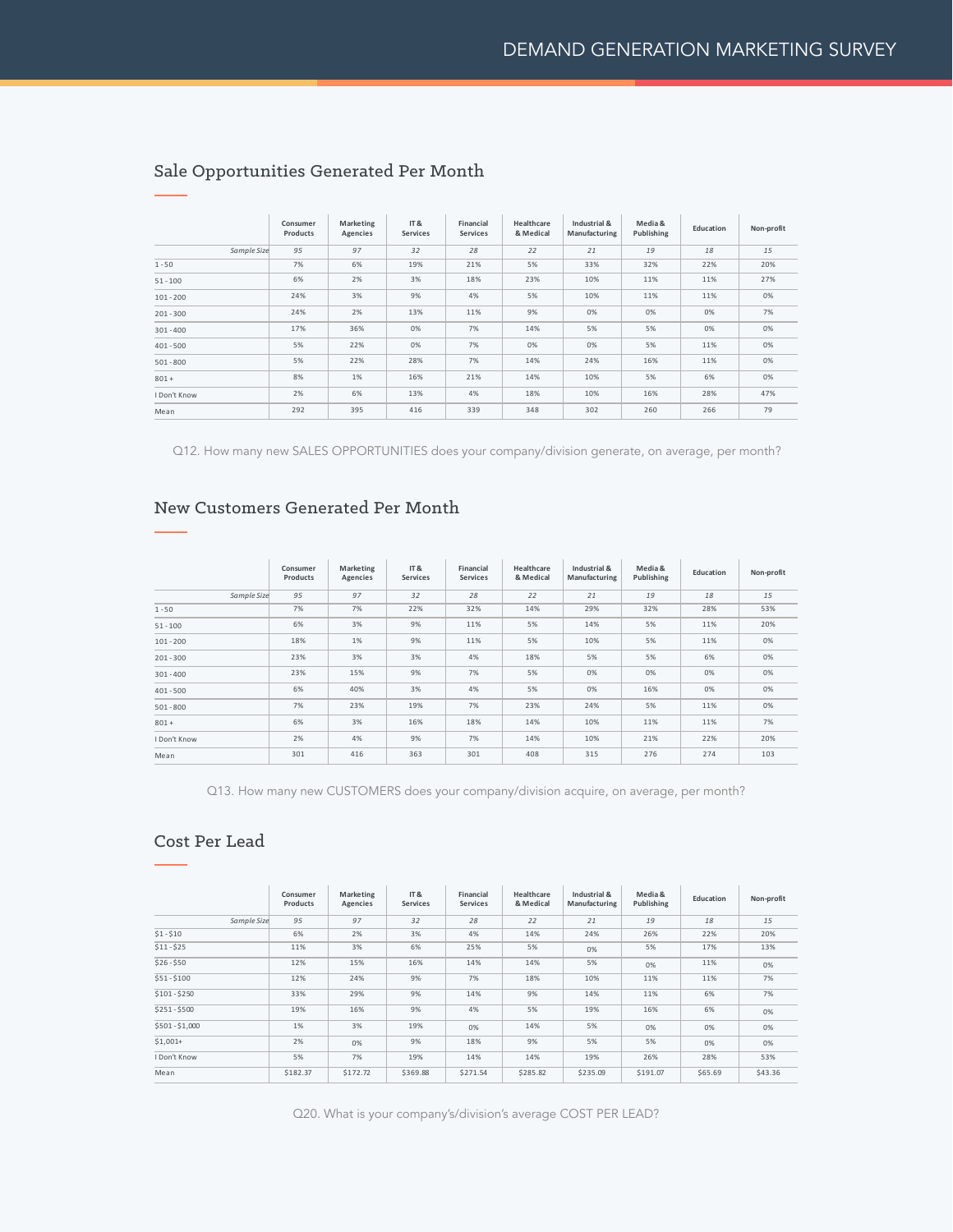|               | Consumer<br>Products | Marketing<br>Agencies | IT&<br>Services | Financial<br><b>Services</b> | Healthcare<br>& Medical | Industrial &<br>Manufacturing | Media &<br>Publishing | Education | Non-profit |
|---------------|----------------------|-----------------------|-----------------|------------------------------|-------------------------|-------------------------------|-----------------------|-----------|------------|
| Sample Size   | 95                   | 97                    | 32              | 28                           | 22                      | 21                            | 19                    | 18        | 15         |
| $0.0 - 5.0$   | 3%                   | 2%                    | 13%             | 7%                           | 9%                      | 14%                           | 21%                   | 0%        | 0%         |
| $5.1 - 10.0$  | 7%                   | 2%                    | 6%              | 18%                          | 5%                      | 19%                           | 11%                   | 22%       | 0%         |
| $10.1 - 15.0$ | 26%                  | 20%                   | 16%             | 25%                          | 23%                     | 10%                           | 11%                   | 11%       | 13%        |
| $15.1 - 20.0$ | 38%                  | 43%                   | 19%             | 25%                          | 14%                     | 0%                            | 5%                    | 17%       | 27%        |
| $20.1 - 30.0$ | 19%                  | 20%                   | 19%             | 11%                          | 14%                     | 19%                           | 21%                   | 22%       | 20%        |
| $30.1 - 40.0$ | 2%                   | 5%                    | 6%              | 4%                           | 5%                      | 10%                           | 5%                    | 0%        | 20%        |
| $40.1 +$      | 2%                   | 0%                    | 9%              | 7%                           | 9%                      | 5%                            | 0%                    | 6%        | 7%         |
| I Don't Know  | 2%                   | 8%                    | 13%             | 4%                           | 23%                     | 24%                           | 26%                   | 22%       | 13%        |
| Mean          | 17%                  | 18%                   | 19%             | 16%                          | 19%                     | 17%                           | 14%                   | 18%       | 24%        |

#### Open Rate on Email Campaigns

Q15. What is your company's/division's average OPEN rate on an email campaign?

#### Click-Through Rate on Email Campaigns

|               | Consumer<br>Products | Marketing<br>Agencies | IT&<br><b>Services</b> | Financial<br>Services | Healthcare<br>& Medical | Industrial &<br>Manufacturing | Media &<br>Publishing | Education | Non-profit |
|---------------|----------------------|-----------------------|------------------------|-----------------------|-------------------------|-------------------------------|-----------------------|-----------|------------|
| Sample Size   | 95                   | 97                    | 32                     | 28                    | 22                      | 21                            | 19                    | 18        | 15         |
| $0.0 - 0.5$   | 2%                   | 1%                    | 13%                    | 4%                    | 0%                      | 10%                           | 11%                   | 0%        | 0%         |
| $0.6 - 1.0$   | 6%                   | 3%                    | 13%                    | 11%                   | 18%                     | 5%                            | 21%                   | 6%        | 0%         |
| $1.1 - 2.0$   | 18%                  | 2%                    | 13%                    | 11%                   | 9%                      | 10%                           | 11%                   | 11%       | 20%        |
| $2.1 - 3.0$   | 16%                  | 2%                    | 3%                     | 18%                   | 9%                      | 14%                           | 0%                    | 11%       | 0%         |
| $3.1 - 4.0$   | 25%                  | 19%                   | 9%                     | 14%                   | 23%                     | 5%                            | 16%                   | 17%       | 7%         |
| $4.1 - 5.0$   | 21%                  | 46%                   | 9%                     | 11%                   | 9%                      | 5%                            | 16%                   | 22%       | 20%        |
| $5.1 - 10.0$  | 6%                   | 14%                   | 9%                     | 18%                   | 5%                      | 10%                           | 0%                    | 6%        | 20%        |
| $10.1 - 15.0$ | 3%                   | 3%                    | 16%                    | 4%                    | 0%                      | 5%                            | 0%                    | 0%        | 0%         |
| $15.1 +$      | 1%                   | 0%                    | 3%                     | 7%                    | 0%                      | 10%                           | 5%                    | 0%        | 0%         |
| I Don't Know  | 1%                   | 9%                    | 13%                    | 4%                    | 27%                     | 29%                           | 21%                   | 28%       | 33%        |
| Mean          | 4%                   | 5%                    | 5%                     | 5%                    | 3%                      | 5%                            | 3%                    | 3%        | 4%         |

Q16. What is your company's/division's average CLICK-THROUGH rate (CTR) on an email campaign?

|                  |         |           | <b>Leads Generated</b> |         |         |           | <b>Marketing Qualified Leads Generated</b> |         |
|------------------|---------|-----------|------------------------|---------|---------|-----------|--------------------------------------------|---------|
|                  | 2 to 50 | 51 to 200 | 201 to 1000            | $1001+$ | 2 to 50 | 51 to 200 | 201 to 1000                                | $1001+$ |
| Sample Size      | 130     | 136       | 69                     | 79      | 130     | 136       | 69                                         | 79      |
| $1 - 100$        | 18%     | 15%       | 13%                    | 8%      | 21%     | 16%       | 19%                                        | 9%      |
| $101 - 500$      | 23%     | 22%       | 23%                    | 5%      | 25%     | 14%       | 19%                                        | 9%      |
| $501 - 1,000$    | 31%     | 15%       | 14%                    | 11%     | 28%     | 23%       | 14%                                        | 10%     |
| $1,001 - 2,500$  | 14%     | 26%       | 13%                    | 9%      | 13%     | 19%       | 20%                                        | 9%      |
| $2,501 - 5,000$  | 2%      | 12%       | 14%                    | 4%      | 3%      | 17%       | 6%                                         | 9%      |
| $5,001 - 10,000$ | 2%      | 2%        | 3%                     | 16%     | 0%      | 1%        | 4%                                         | 11%     |
| $10,001 +$       | 2%      | 1%        | 3%                     | 19%     | 0%      | 0%        | 1%                                         | 11%     |
| I Don't Know     | 8%      | 7%        | 16%                    | 28%     | 10%     | 10%       | 16%                                        | 32%     |
| Mean             | 1045    | 1427      | 1741                   | 4899    | 709     | 1388      | 1449                                       | 3786    |

#### Leads Generated Per Month

Q10. How many new LEADS does your company/division generate, on average, per month?

Q11. How many new MQLs (Marketing Qualified Leads) does your company/division generate, on average, per month?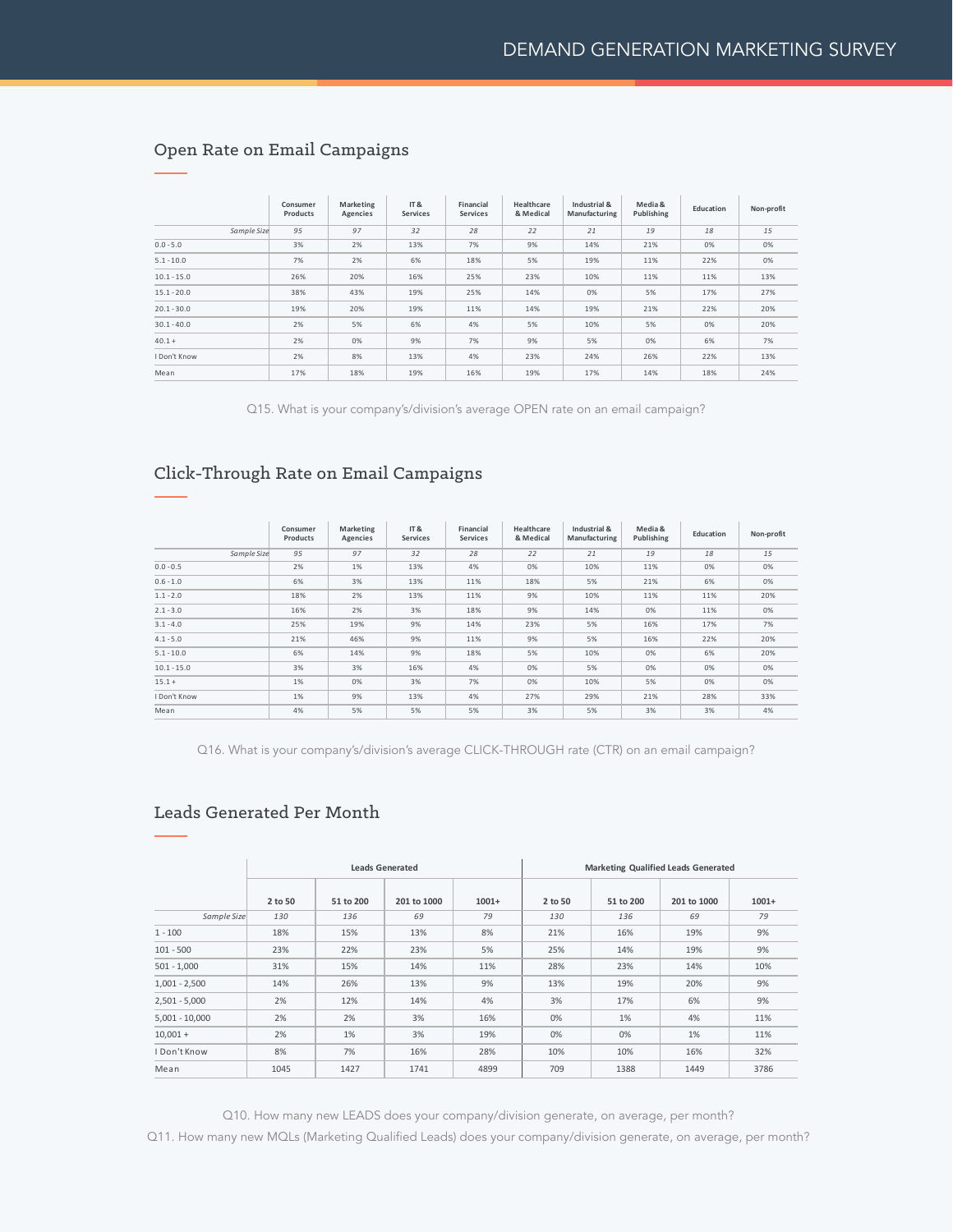|              |         |           | <b>Sales Opportunities</b> |         | <b>New Customers</b> |           |             |         |  |
|--------------|---------|-----------|----------------------------|---------|----------------------|-----------|-------------|---------|--|
|              | 2 to 50 | 51 to 200 | 201 to 1000                | $1001+$ | 2 to 50              | 51 to 200 | 201 to 1000 | $1001+$ |  |
| Sample Size  | 130     | 136       | 69                         | 79      | 130                  | 136       | 69          | 79      |  |
| $1 - 50$     | 20%     | 15%       | 16%                        | 9%      | 22%                  | 22%       | 19%         | 13%     |  |
| $51 - 100$   | 8%      | 10%       | 19%                        | 6%      | 8%                   | 7%        | 16%         | 4%      |  |
| $101 - 200$  | 18%     | 7%        | 10%                        | 4%      | 13%                  | 6%        | 7%          | 5%      |  |
| $201 - 300$  | 17%     | 6%        | 7%                         | 3%      | 17%                  | 3%        | 9%          | 5%      |  |
| $301 - 400$  | 21%     | 18%       | 9%                         | 4%      | 24%                  | 4%        | 7%          | 8%      |  |
| $401 - 500$  | 3%      | 17%       | 3%                         | 4%      | 5%                   | 29%       | 7%          | 1%      |  |
| $501 - 800$  | 5%      | 18%       | 14%                        | 19%     | 4%                   | 19%       | 14%         | 16%     |  |
| $801 +$      | 2%      | 3%        | 6%                         | 25%     | 3%                   | 5%        | 4%          | 28%     |  |
| I Don't Know | 7%      | 7%        | 16%                        | 27%     | 4%                   | 4%        | 16%         | 20%     |  |
| Mean         | 230     | 325       | 276                        | 512     | 238                  | 334       | 282         | 500     |  |

#### Sales Opportunities and New Customers Generated Per Month

Q12. How many new SALES OPPORTUNITIES does your company/division generate, on average, per month? Q13. How many new CUSTOMERS does your company/division acquire, on average, per month?

#### Marketing Tactics

**Less than \$1 Million \$1 to 10 Million \$10 to 500 Million \$500+ Million**  *Sample Size 104 148 83 54* Content Creation **68% 55%** 22% 24% Online Advertising/Media Placement 19% **66% 37% 46%** Branding/Public Relations **70%** 22% **46% 50%** Email Marketing **69%** 19% **36%** 17% Traditional Ads 9% **61%** 18% **41%** Social Media Marketing 24% 22% 33% 26% 26% Website Design & Optimization 12% 12% 15% 31% 31% 31% 31% Marketing Automation/Lead Management 13% 13% 12% 29% 26% 26% Trade Shows/Events 8% 17% 16% 19% Search Engine Optimization 4% 8% 19% 13% Telemarketing 4% 3% 10% 6% Other 1% 1% 4% 2%

Q8. Of the following marketing tactics, which three currently receive the most marketing budget allocation?

Bold indicates top 3 per revenue segment